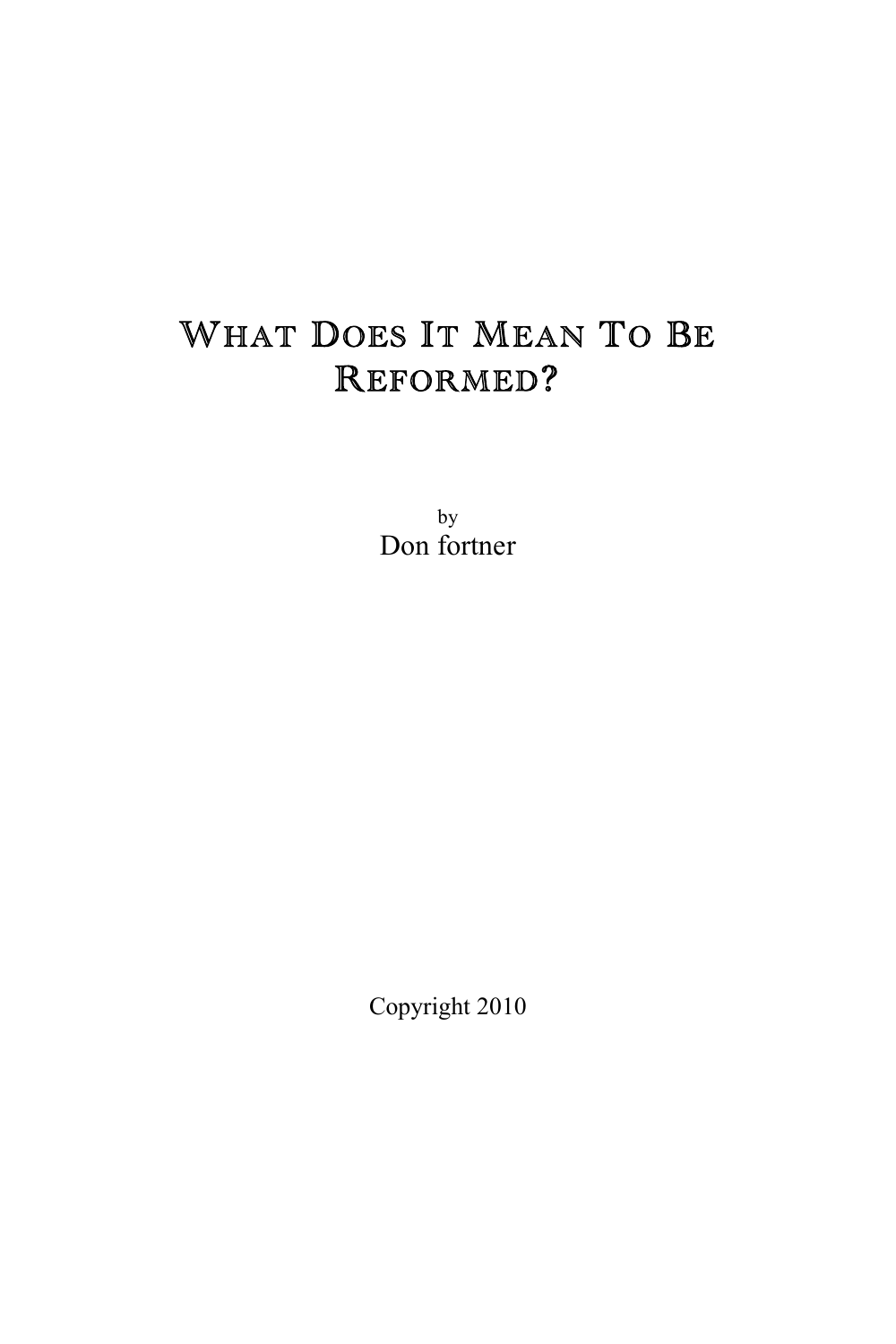#### **Introduction**

*"Beware lest any man spoil you through philosophy and vain deceit, after the tradition of men, after the rudiments of the world, and not after Christ."* Colossians 2:8

 1 We are warned repeatedly to beware of false religion, false doctrine, and false prophets. Here Paul urges us to beware of those who would spoil us through the deceitful religious philosophies and traditions of men, particularly those who would bring us back under the rudiments of the world, that is to say, those who would make us subservient to carnal ceremonialism, sacramentalism, and legalism.

This warning is given and given repeatedly because we are all naturally prone to idolatry and works religion. Did you ever notice how often in the Old Testament the Lord warned those who worshipped him that they must never, at any time or for any reason, put their hands upon those things which typified our Lord Jesus Christ and his great work of redemption? (Read Exodus 20:25-26, Numbers 5:15, Deuteronomy 27:5, Joshua 8:30-31, 1 Kings 6:7, 1 Chronicles 13:9-10)

> **Exodus** 20:25-26 *"And if thou wilt make me an altar of stone, thou shalt not build it of hewn stone: for if thou lift up thy tool upon it, thou hast polluted it. (26) Neither shalt thou go up by steps unto mine altar, that thy nakedness be not discovered thereon."*

 <sup>1</sup> The sermons from which this tract sprang were preached to the **Grace Baptist Church** *of*  **Danville** in Danville, Kentucky - USA, November 2, 1997 by Pastor Don Fortner. The tract is taken directly from the pastor's sermon notes, with as few changes as possible. It was intended for our congregation, and is offered to the public only because of numerous requests that it be put into print. Tapes of the original messages preached in Danville are available.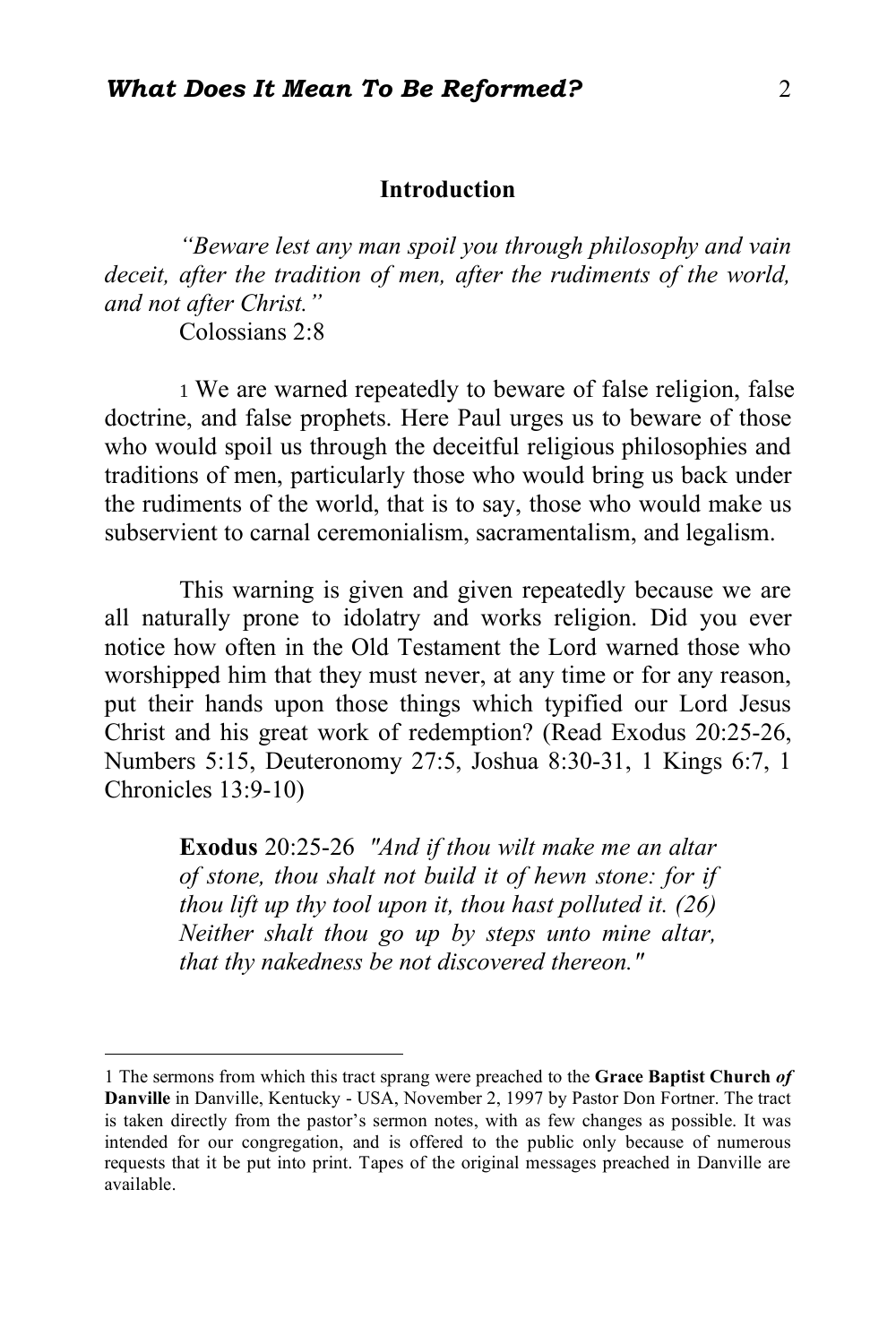**Numbers** 5:15 *"Then shall the man bring his wife unto the priest, and he shall bring her offering for her, the tenth part of an ephah of barley meal; he shall pour no oil upon it, nor put frankincense thereon; for it is an offering of jealousy, an offering of memorial, bringing iniquity to remembrance."*

**Deuteronomy** 27:5 *"And there shalt thou build an altar unto the LORD thy God, an altar of stones: thou shalt not lift up any iron tool upon them."*

**Joshua** 8:30-31 *"Then Joshua built an altar unto the LORD God of Israel in mount Ebal, (31) As Moses the servant of the LORD commanded the children of Israel, as it is written in the book of the law of Moses, an altar of whole stones, over which no man hath lift up any iron: and they offered thereon burnt offerings unto the LORD, and sacrificed peace offerings."*

**1 Kings** 6:7 *"And the house, when it was in building, was built of stone made ready before it was brought thither: so that there was neither hammer nor ax nor any tool of iron heard in the house, while it was in building."*

**1 Chronicles** 13:9-10 *"And when they came unto the threshingfloor of Chidon, Uzza put forth his hand to hold the ark; for the oxen stumbled. (10) And the anger of the LORD was kindled against Uzza, and he smote him, because he put his hand to the ark: and there he died before God."*

These numerous warnings are not given merely to fill up space. The altars and sacrifices by which the holy Lord God allowed men to worship him in the typical, ceremonial dispensation of the law were all typical of our Lord Jesus Christ and God's free grace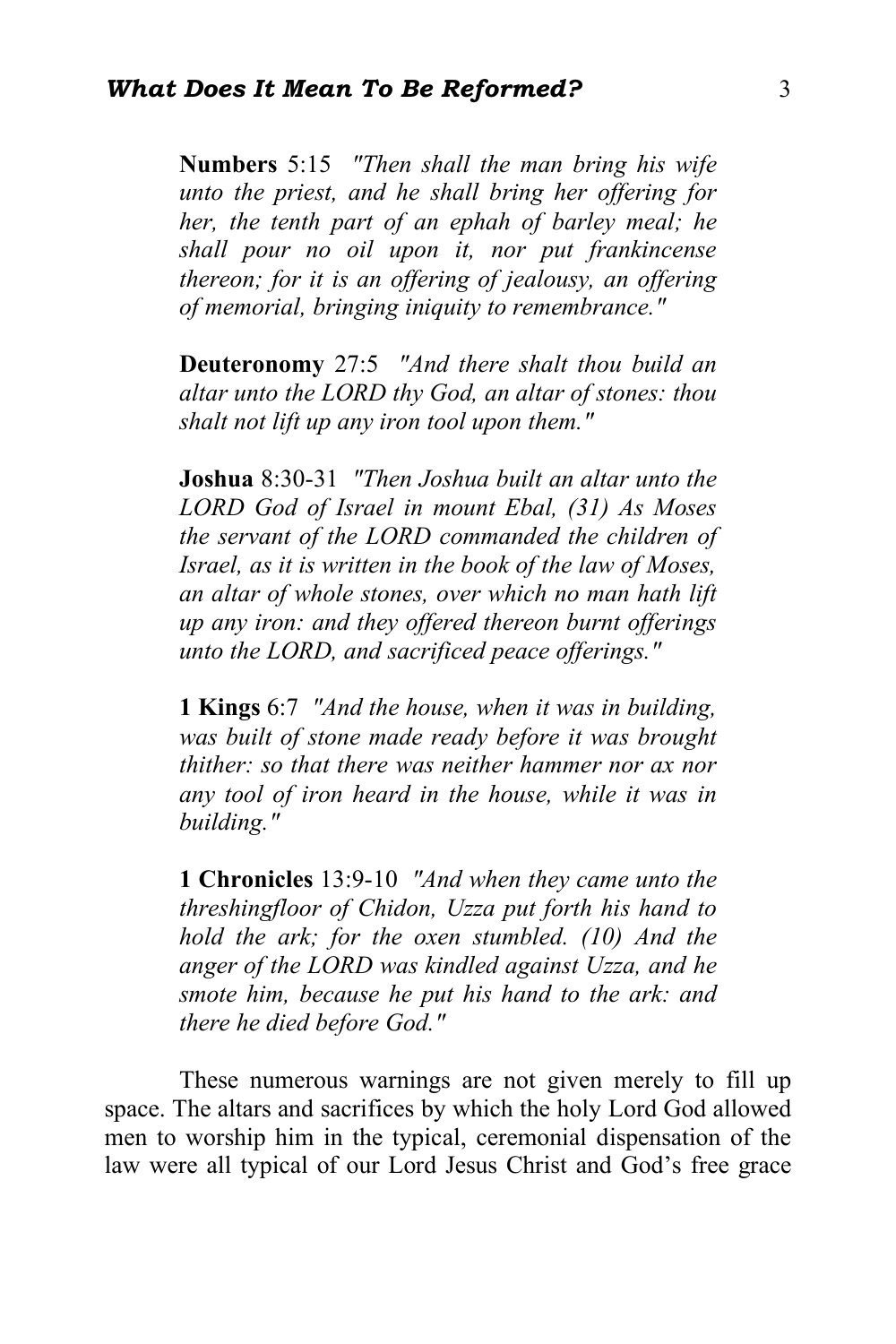salvation in him. For a man to lift up his tool upon any of them, or to mix something of his own with them was, ceremonially, a total denial of the gospel of Christ represented in them. Therefore, when Uzza reached out his hand to steady the ark of God, he presumed to declare that God's Son and God's salvation were in some way, or to some degree, dependent upon him. For that God killed him.

Nothing has changed. Anyone who presumes that God's salvation, that the work of the Lord Jesus Christ is in some way, or to some degree dependent upon and determined by the will, work, and worth of man denies the gospel of Christ altogether. For that he shall be forever damned. It is for this reason that I have written this tract. In all that is herein set forth, I trust that our all glorious Christ is honored and his people served.

There is one form of religion that is even more subtle than Arminianism and just as deadly, one form of religion which more subtly promotes the mixture of works with grace than any other. That is what men call Reformed Theology, or the Reformed Faith, or Reformed Doctrine. I am fully aware that those who call themselves Reformed profess to believe the doctrines of grace:

- Salvation By Grace Alone.
- Divine Predestination.
- Total Depravity.
- Unconditional Election.
- Particular Redemption.
- Effectual Grace
- Perseverance of the Saints

I also realize that the Reformed faith has become very popular, especially among smug religious people who think of themselves as academically superior intellectuals. I am fully aware that in publishing this message, I will incur the wrath of many. Be that as it may, this message has been on my heart and mind for the past several months. It must be delivered. My concern is for you for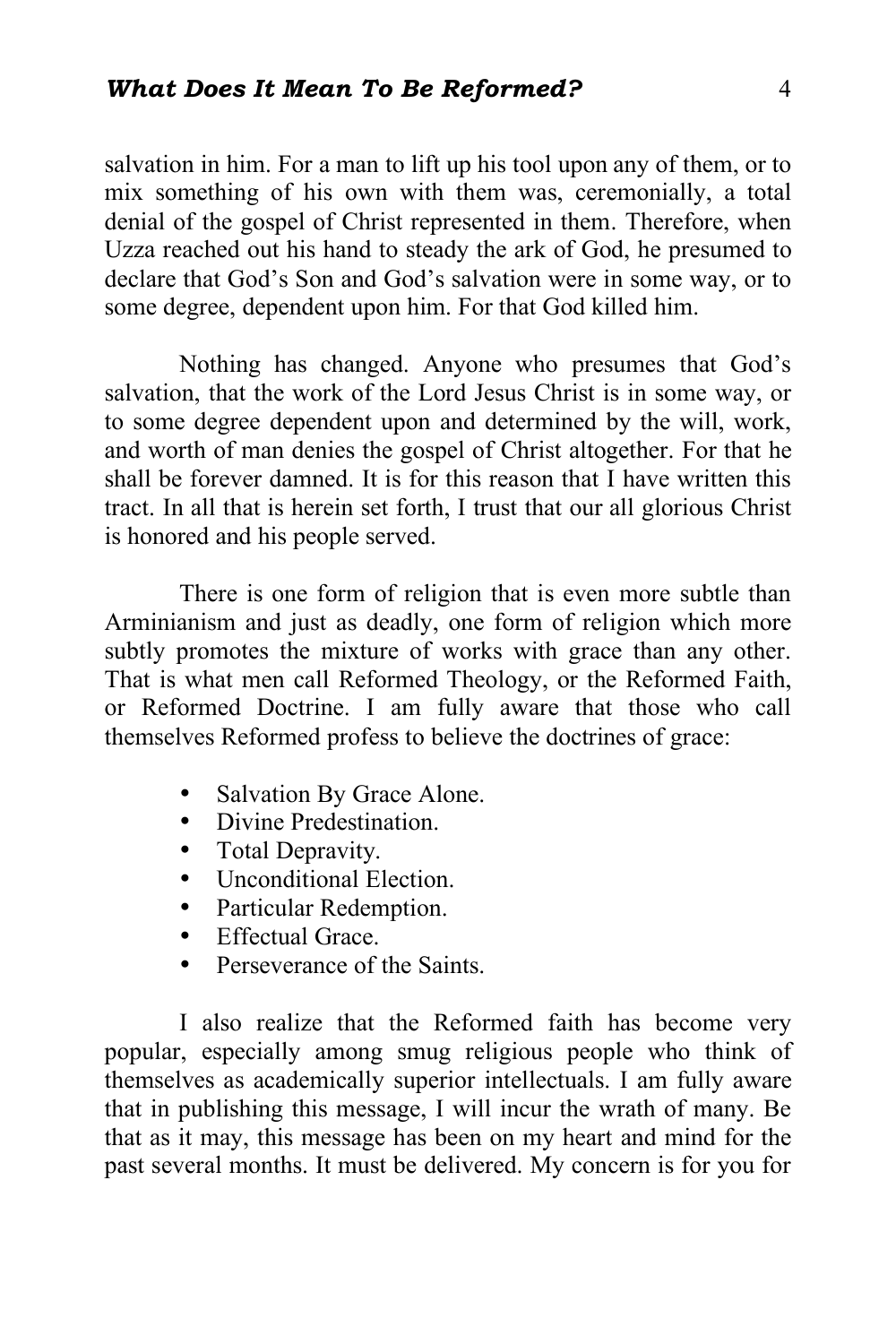whom I am responsible before God. I am concerned for the welfare of your souls. My concern is for the glory of God and the gospel of his free and sovereign grace in Christ.

Everywhere I go, I hear people talk about the Reformed Faith. Those who do, usually talk more, much more, about the Reformed Faith, the reformers, the Reformation, and the Puritans than they do about the Bible, the grace of God, or Christ. I am weary of it. I want you to understand at the outset that we (The men and women of Grace Baptist Church of Danville) are not Protestants. We are not reformed. We are Baptists. Baptists are not, never have been, and simply cannot be either Protestant or reformed.

When I speak of Reformed Doctrine, the Reformed Faith, or Reformed Theology, I am basically talking about Presbyterianism as set forth in the **Westminster Confession of Faith**. In recent years a denomination has arisen called **Reformed Baptists**. In reality, for the most part, they are not Baptists at all, but just ducking Presbyterians. They hold to reformed theology in all areas except baptism.

As you know, we have no confession of faith but the Word of God, no creed but Holy Scripture. I do not say that with any superficial air of superiority, but simply as a matter of fact. Our only rule of faith and practice is the Word of God. However, as I said, this message has been on my mind a good bit lately. So for the past several weeks I have been carefully studying those confessions of faith most commonly accepted as the doctrinal standards of both Presbyterians and Reformed Baptists: **The Westminster Confession** and **The 1689 Baptist Confession**. You will be shocked to discover the heresies cleverly packaged in them. I am bringing this message to you because these things are not matters of indifference. They are matters vital to the gospel.

Be sure you understand the importance of never mixing grace and works, at any point. Any teaching that mixes, to any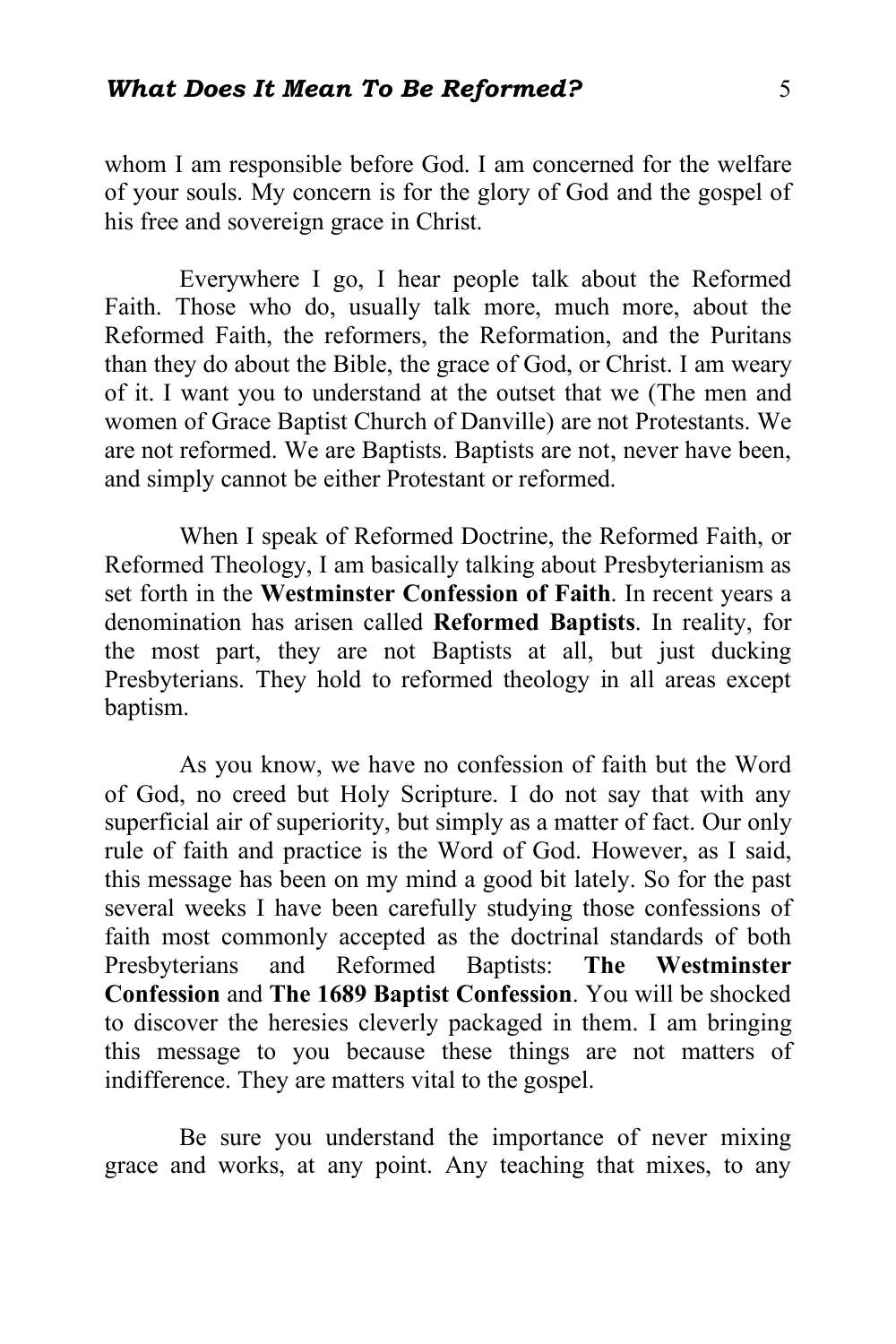degree or at any point, the grace of God and the works of man in the affair of salvation totally denies salvation by grace alone, through faith alone, in Christ alone (Rom. 11:6).

> **Romans** 11:6 *"And if by grace, then is it no more of works: otherwise grace is no more grace. But if it be of works, then is it no more grace: otherwise work is no more work."*

*NOTE:* Before I proceed further, let me clarify one thing. I know that there are some Presbyterians and some Reformed Baptists who may not fit the mold presented in these confessions. If so, I am not talking about them. I am talking about those who believe the heresies I am about to discuss.

I want to show you five subtle heresies of reformed doctrine. I will not build a straw man, just to knock him down. I leave that deceitful practice to others. I will give you their own words from their own confessions, in the context and order in which they are given. As I said before, Reformed Baptists are really just ducking Presbyterians. They would really like to be Presbyterians. They just cannot find a way to justify infant baptism. In fact, the 1689 confession of faith adopted by the Reformed Baptists of our day is almost identical with the Westminster Confession (1646), except on the subject of Baptism.

Generally, I prefer to deal with things from a positive position. Rather than pointing out what is wrong with this doctrine or that, I prefer simply to declare the truth of the gospel. But, as our Lord warned of the Nicolaitanes, and Paul warned against Judaizers, it is sometimes necessary to identify heresy and heretics with specific clarity, so that you will know exactly what I am talking about. Here are the five heresies of reformed doctrine about which you must be warned. When you lay this tract down, I want you to know precisely why we refuse to practice these things, believe them, or participate in any way with those who do.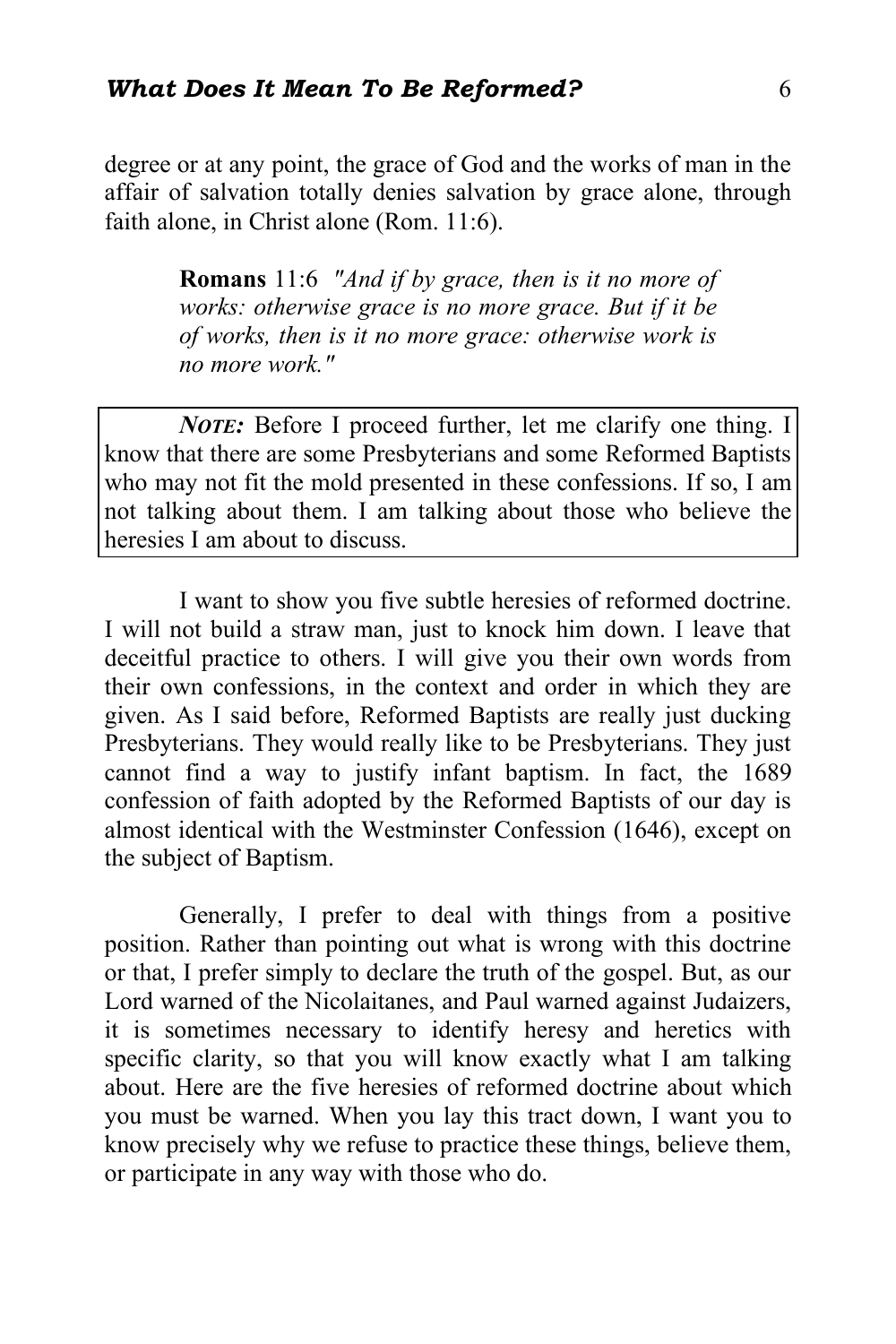- 1. The Heresy of Necessary Consequence
- 2. The Heresy of Conditional Grace
- 3. The Heresy of Self-Righteous Assurance
- 4. The Heresy of Legalism
- 5. The Heresy of Sacramentalism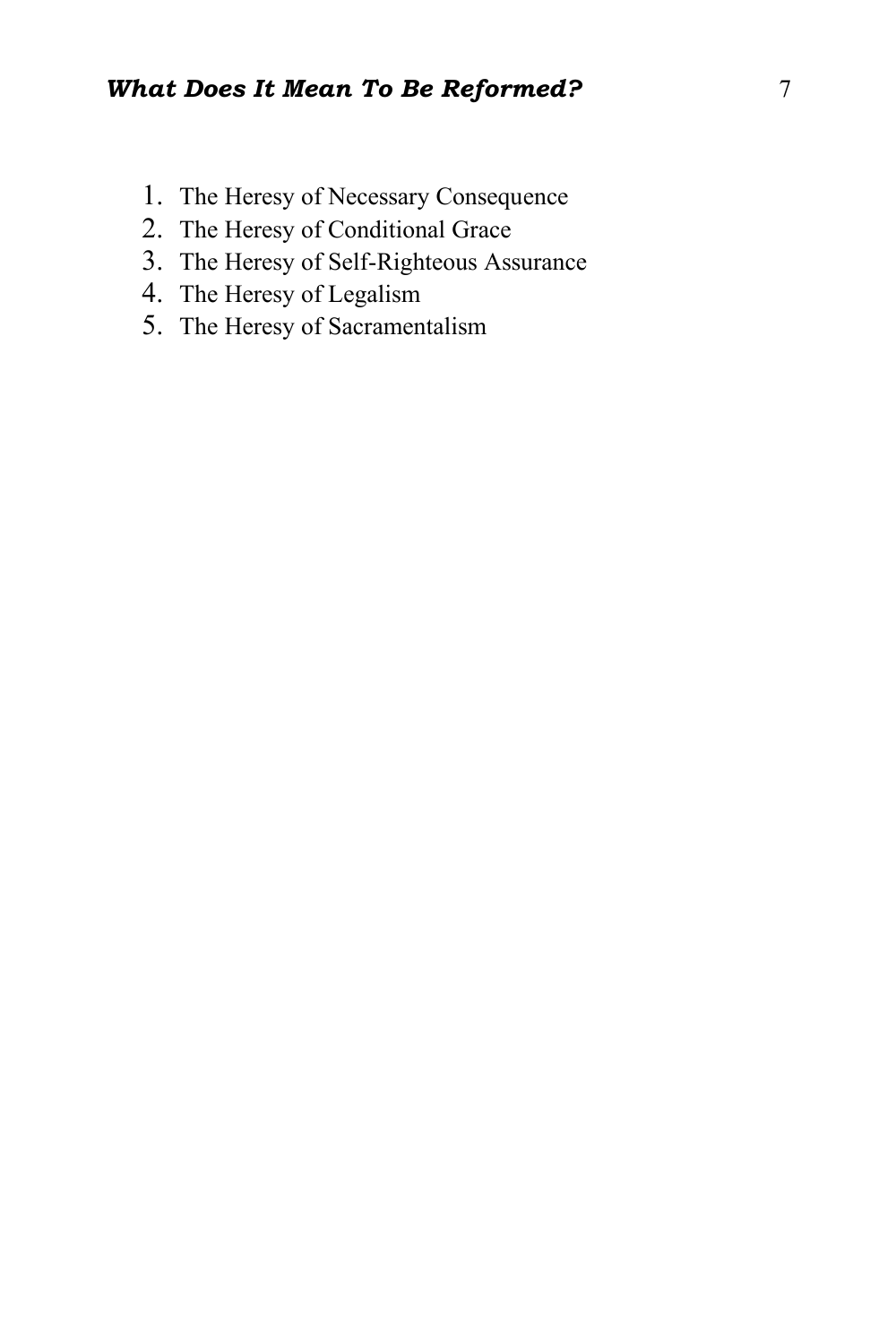#### **The Heresy of Necessary Consequence**

Perhaps you are scratching your heads, saying, "What on earth is the heresy of necessary consequence?" It is the doctrine which says that the Bible alone is our only rule of faith and practice, that is to say, that which is written in the Bible and that which is logically and rationally deduced from the Bible. This is the first great error of Protestant theology. The Reformers retained this little bit of Romanism which led to the retention of much more.

In the 1689 Baptist Confession we read, **"The sum total of God's revelation concerning all things essential to His own glory, and to the salvation and faith and life of men, is either explicitly set down or implicitly contained in the Holy Scripture."** In other words, God's Word must be supplemented by our reason and logic to determine our faith and practice!

The Westminster Confession is even more specific. **"The whole counsel of God, concerning all things necessary for his own glory, man's salvation, faith, and life, is either expressly set down in Scripture, or by good and necessary consequence may be deduced from Scripture."**

It is this doctrine of necessary consequence which allows churches and preachers to devise their own creeds and confessions and causes them to hold their creeds and confessions above the Scriptures, making void the Word of God by their traditions!

This doctrine of Necessary Consequence is not something considered insignificant to reformed theologians. It is vigorously defended by them in every age. Without it, the whole system would collapse. Those who reject it are ridiculed as being irrational and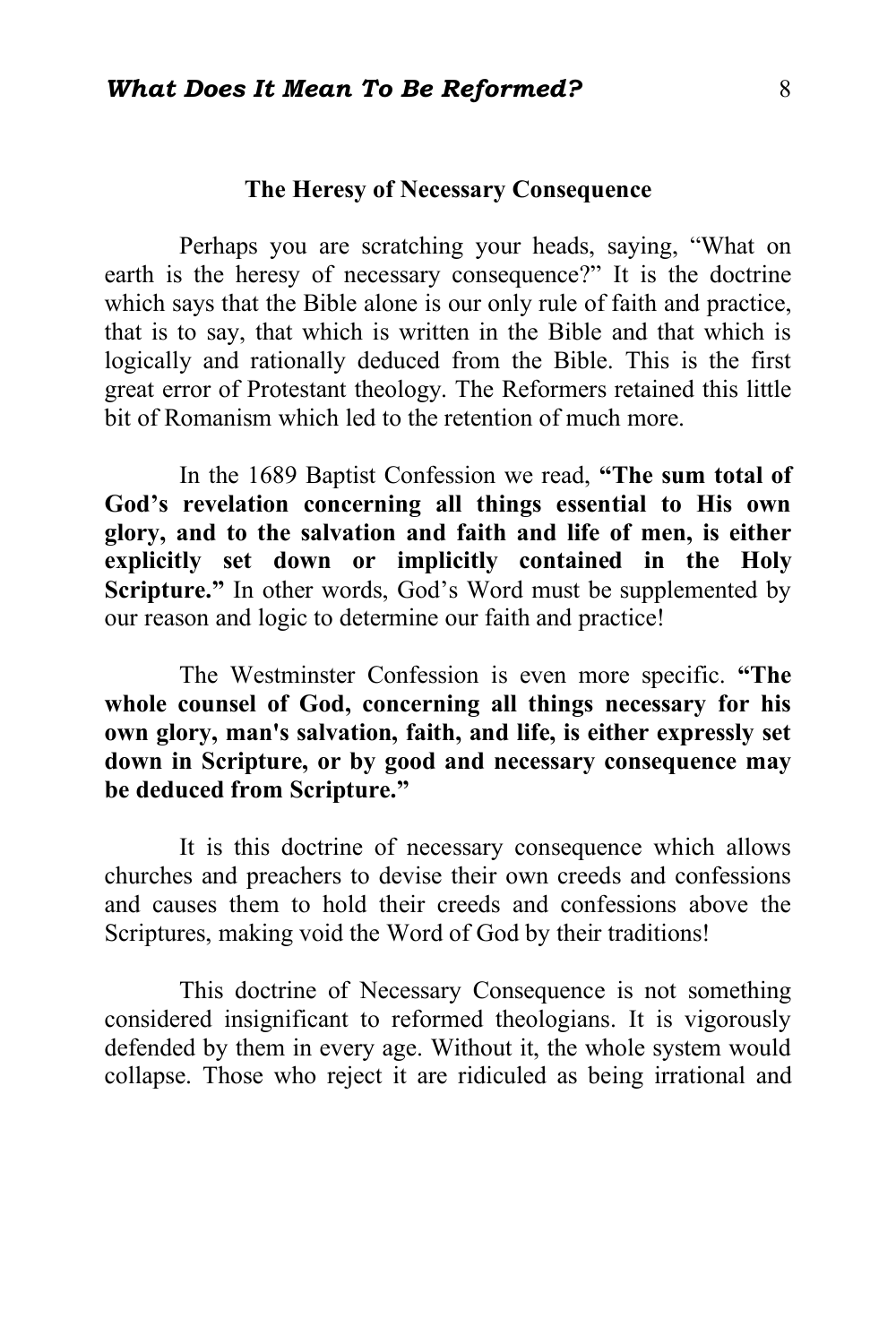ranked with ignorant heretics2. There is nothing new about that; but such scandalization must not deter us.

The Word of God states the matter with dogmatic clarity. **Our only rule of faith and practice is the Word of God.** We must add nothing to it. We must take nothing from it (2 Tim. 3:16-17; Deut. 4:2; 12:32; Rev. 22:18-19).

> **Deuteronomy** 4:2 *"Ye shall not add unto the word which I command you, neither shall ye diminish ought from it, that ye may keep the commandments of the LORD your God which I command you."*

> **Deuteronomy** 12:32 *"What thing soever I command you, observe to do it: thou shalt not add thereto, nor diminish from it."*

> 2 **Timothy** 3:16-17 *"All scripture is given by inspiration of God, and is profitable for doctrine, for reproof, for correction, for instruction in righteousness: (17) That the man of God may be perfect, thoroughly furnished unto all good works."*

> **Revelation** 22:18-19 *"For I testify unto every man that heareth the words of the prophecy of this book, If any man shall add unto these things, God shall add unto him the plagues that are written in this book: (19) And if any man shall take away from the words of the book of this prophecy, God shall take away his part out of the book of life, and out of the holy city, and from the things which are written in this book."*

 $\overline{a}$ 

<sup>2</sup> See **Are Baptists Rational** by Michael L. Czapkay in *The Trinity Review* #95, January 1993, John Robbins, Editor.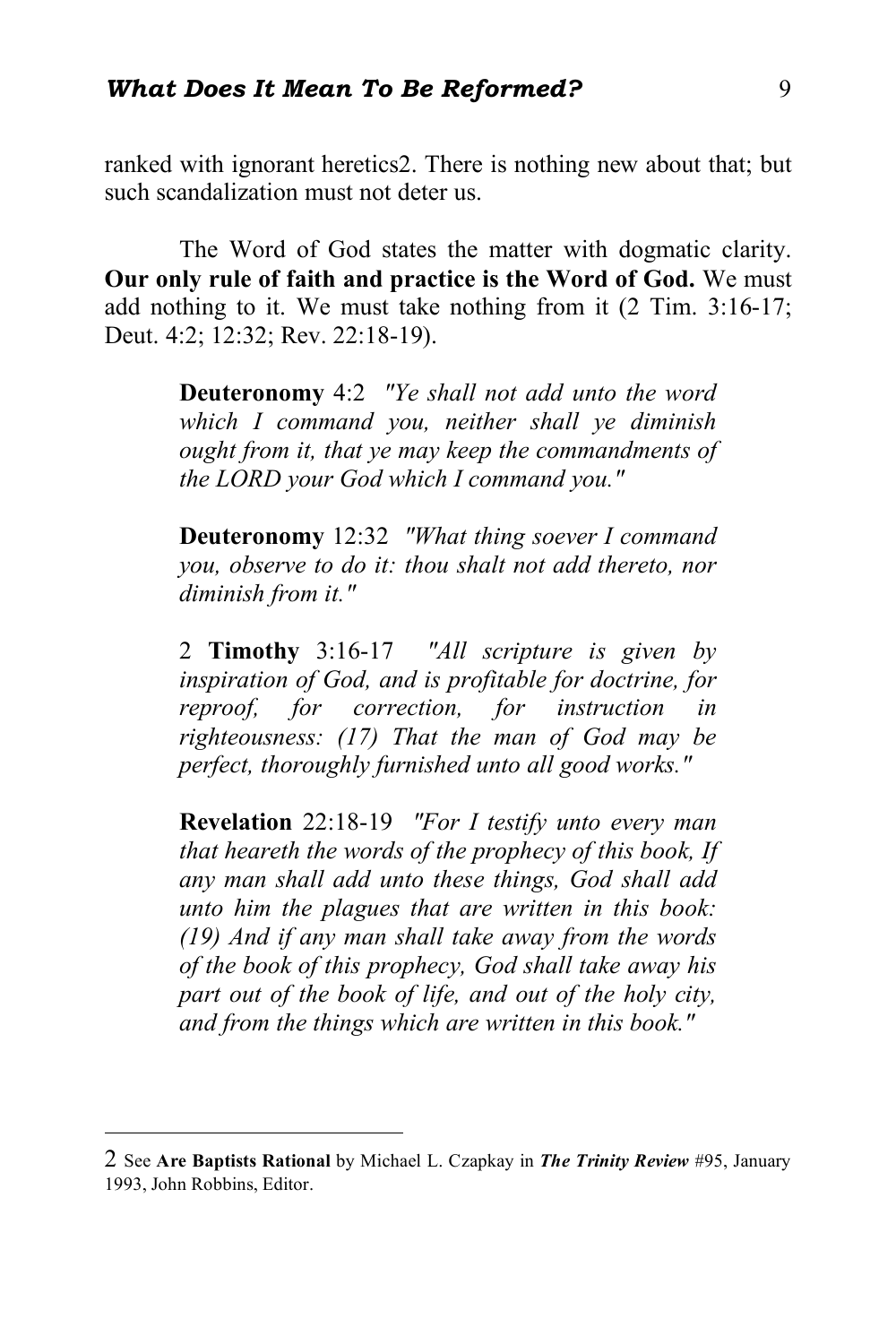# *What Does It Mean To Be Reformed?* 10

We have absolutely no right to invent doctrines or ordinances of worship. We must believe and practice exactly what is written in the Word of God, not what was written and what we deduce should have been written!

If I cannot show you where a thing is stated in Holy Scripture, I have no right to believe it, preach it, or compel you to believe it. We have no right to believe, or insist that others believe, any doctrine which is not expressly taught in Holy Scripture.

If I cannot show you in the Word of God a precept or an example of an ordinance, administered and practiced in a specific way, I have no right to practice it that way, nor do you. We have no right to baptize whom we please, in any way we please, or in any way that is most convenient. We are commanded in Scripture to baptize believers only, and to do so only by immersion, which is both what the word *baptize* means and the only way the ordinance was ever practiced in the New Testament.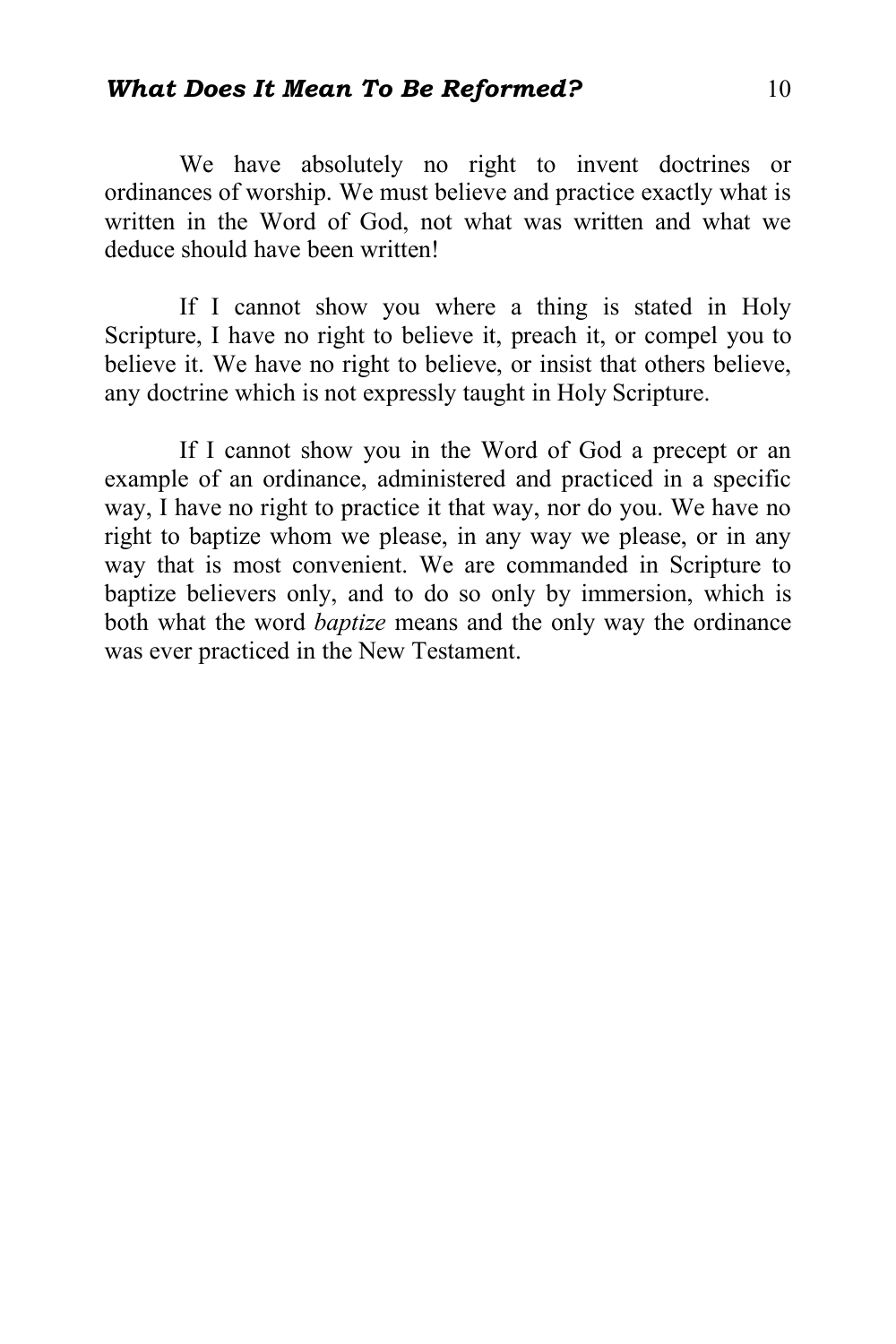## **The Heresy Of Conditional Grace**

I know people will respond to that by saying that I have simply popped my cork. How could anyone dare suggest that those men and churches, known everywhere for preaching unconditional election, limited atonement, and irresistible grace, are guilty of teaching conditional grace? I will show you, again in their own words.

**First, in the matter of justification, they teach that sinners are justified by the merit of Christ's blood through the instrument of faith.** They tell us that we were justified, not when Christ died for us and satisfied the justice of God, but when we appropriated the work of Christ to ourselves by the instrument of faith.

The Westminster Confession states that **"Faith, receiving and resting on Christ and his righteousness, is the alone instrument of justification."** Thus, they teach that the Scriptures require faith in Christ as a condition of, or qualification for justification. Archibald Alexander (1772-1851) wrote that faith is a condition of justification in the sense that it is "a duty which God requires to be performed by us prior to our justification."

Alexander goes on to say, "When an elect sinner is united to Christ and believes, his faith is imputed for righteousness; that is, the righteousness of Christ which is the object of faith, is made over to him and his sins are, **IN THAT MOMENT**, pardoned, and his person accepted as righteous in the sight of God, or in other words, he is justified." His doctrine is that Christ, by his obedience and death laid a solid foundation for the justification of the elect, but did not actually accomplish it. It is not accomplished until the chosen sinner believes. That is a good, accurate summary of reformed theology. But that is not the doctrine of Holy Scripture!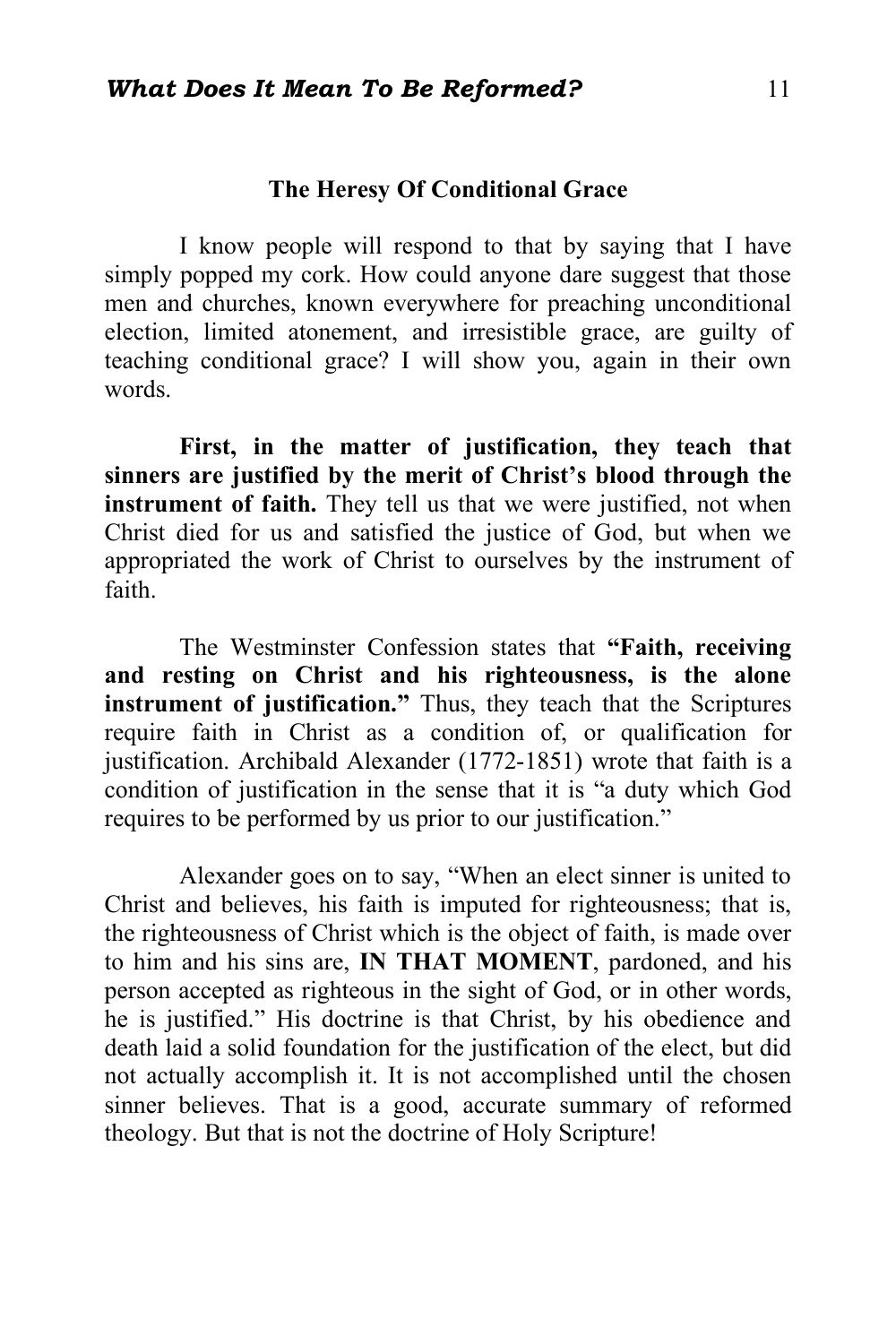When the Word of God declares that we are justified by faith, it does not make faith a condition or instrument of justification, but the mere recipient. Faith in Christ is the result, not the condition, of justification. Our justification was accomplished and finished when the Son of God paid our debt and satisfied the justice of God for us at Calvary (Rom. 3:24; 4:25; 5:8-11; Heb. 10:10-14).

> **Romans** 3:24 *"Being justified freely by his grace through the redemption that is in Christ Jesus."*

> **Romans** 4:25 *"Who was delivered for our offences, and was raised again for our justification."*

> **Romans** 5:8-11 *"But God commendeth his love toward us, in that, while we were yet sinners, Christ died for us. (9) Much more then, being now justified by his blood, we shall be saved from wrath through him. (10) For if, when we were enemies, we were reconciled to God by the death of his Son, much more, being reconciled, we shall be saved by his life. (11) And not only so, but we also joy in God through our Lord Jesus Christ, by whom we have now received the atonement."*

> **Hebrews** 10:10-*14 "By the which will we are sanctified through the offering of the body of Jesus Christ once for all. (11) And every priest standeth daily ministering and offering oftentimes the same sacrifices, which can never take away sins: (12) But this man, after he had offered one sacrifice for sins for ever, sat down on the right hand of God; (13) From henceforth expecting till his enemies be made his footstool. (14) For by one offering he hath perfected for ever them that are sanctified."*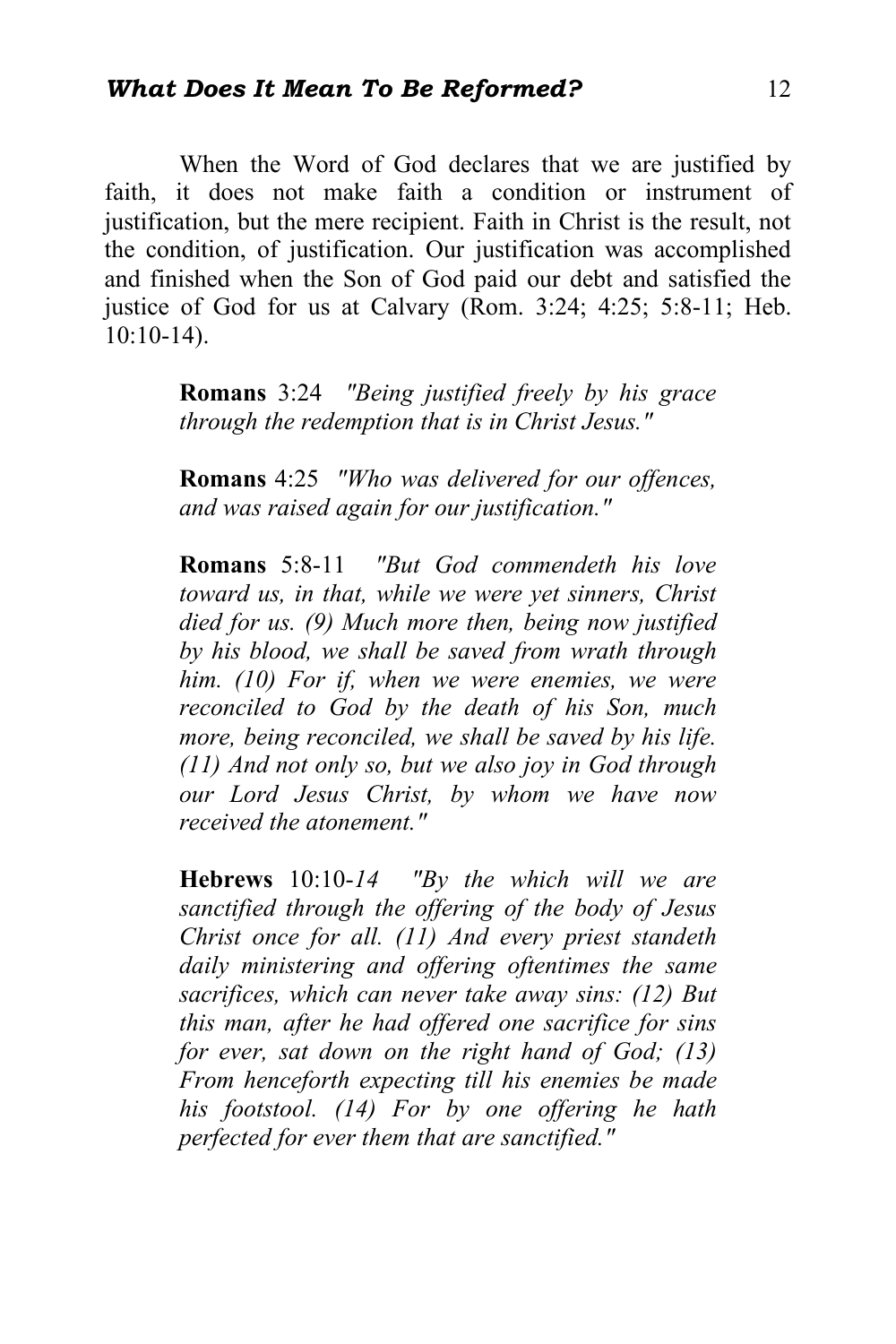When God the Holy Spirit regenerates the sinner, giving him faith in Christ, as that sinner looks to Christ alone as his Savior and Redeemer, the blessed Spirit sprinkles the blood of Christ upon the conscience and speaks like a bailiff reading the verdict in court - *"JUSTIFIED!"*

Thus every believing sinner receives justification by faith in Christ, *"Who was delivered for our offences, and was raised again for our justification. Therefore being justified, by faith we have peace with God through our Lord Jesus Christ."* **Faith does not justify us. Christ did that. But faith does fetch from the crucified Christ the blessed peace of being justified by his blood.** Christ has justified us by his great sin-atoning sacrifice; and all who believe on Christ as Lord and Savior receive the many benefits of his finished work. One of those many benefits which we receive by faith is justification.

**Faith does not cause God to justify us**. The obedience of Christ has done that. But faith, resting upon Christ alone as Savior, obtains peace with God, even the peace of perfect, complete justification.

Faith does not merit justification with God; but faith receives justification. Faith is not the basis upon which men are justified; but faith is the instrument by which justification is received.

Faith is essential; but it is not meritorious. Faith receives Christ; but it does not merit Christ. Faith receives the forgiveness of sin; but it does not merit forgiveness. Faith receives grace; but it does not merit grace. Faith receives justification; but it does not merit justification.

We were justified in the court of heaven by the decree of God the Father and by the death of God the Son. Then, in the experience of grace, we are justified in the court of conscience by the declaration of God the Holy Spirit.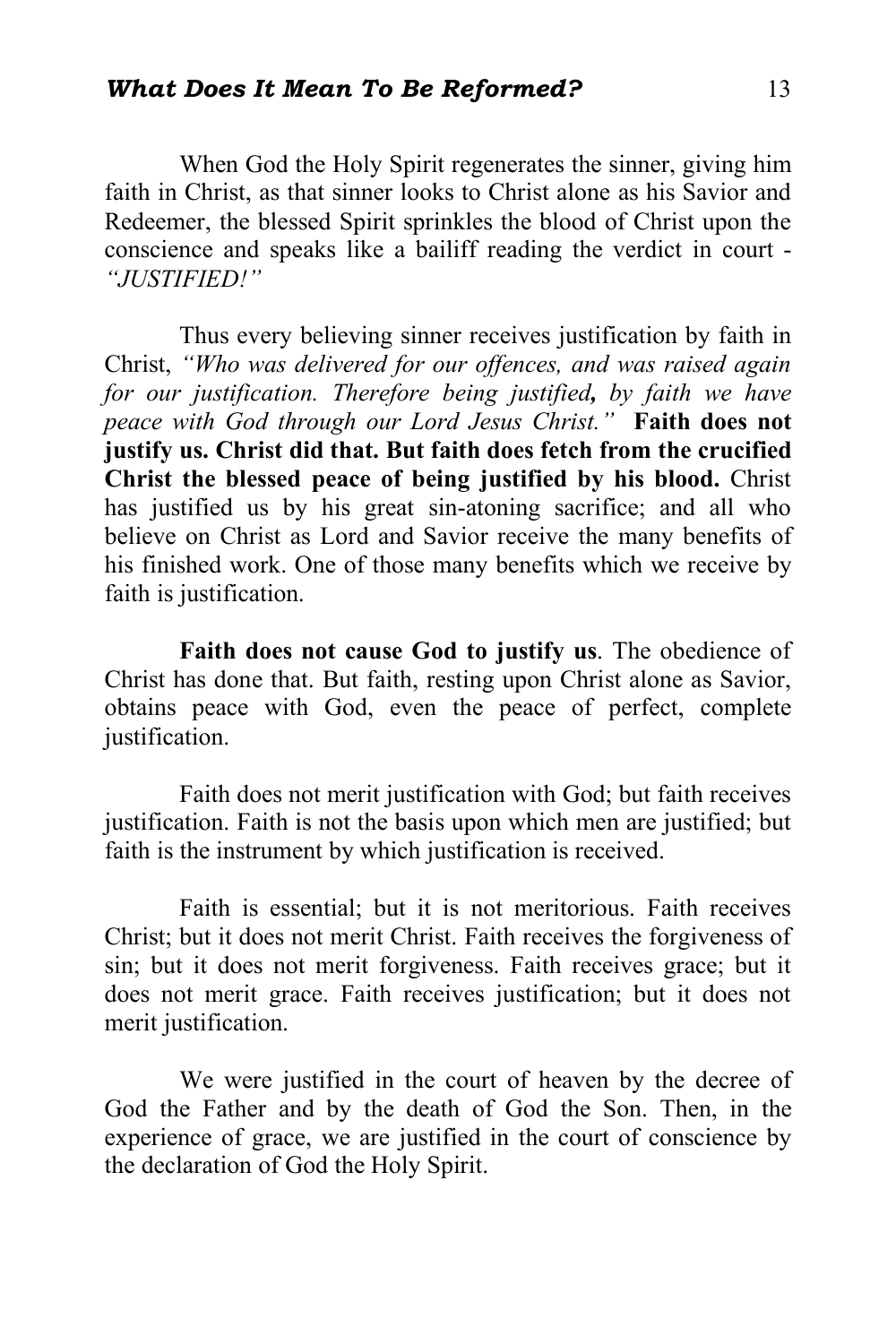When the Scriptures speak of us being justified by faith, or by the faith of Christ, and of faith being imputed to us for righteousness, the meaning is not that our act of faith is imputed to us for righteousness, but that Christ, the Object of our faith, and his obedience to God as our Representative is imputed to us for righteousness. **That which God imputes to us for righteousness must itself be perfectly righteous.** Our faith can never meet that qualification; but Christ does. **It is not our faith which is imputed to us for righteousness but Christ's obedience which is the object of our faith** (Rom. 5:19).

According to Paul's language in Romans 4:25-5:1, Christ was delivered over to the sword of justice because of our offenses which were imputed to him. Once he had satisfied justice for our sins by the sacrifice of himself, he was raised from the dead because of our justification accomplished. His resurrection was God's public declaration that his one sacrifice for sin forever satisfied justice for his people and forever put away our sins. Now, every chosen sinner, being justified by his blood, obtains peace with God by faith in Christ, even the peace of perfect, everlasting justification. We are not justified by the act of faith. We are justified by Christ. We obtain the peace of justification by faith in Christ.

# **Reformed doctrine also makes sanctification a conditional, progressive attainment of personal holiness.**

I have no quarrel with anyone teaching that believers grow in the grace and knowledge of Christ. You know that. If you and I are born of God, we grow in faith, hope, love, commitment to him, and zeal for his glory. If there is no growth there is no life. But I do object strenuously to the reformed doctrine of progressive sanctification, as stated in their own confessions of faith.

While humbly acknowledging, "there abideth still some remnants of corruption," The Westminster Confession says, "They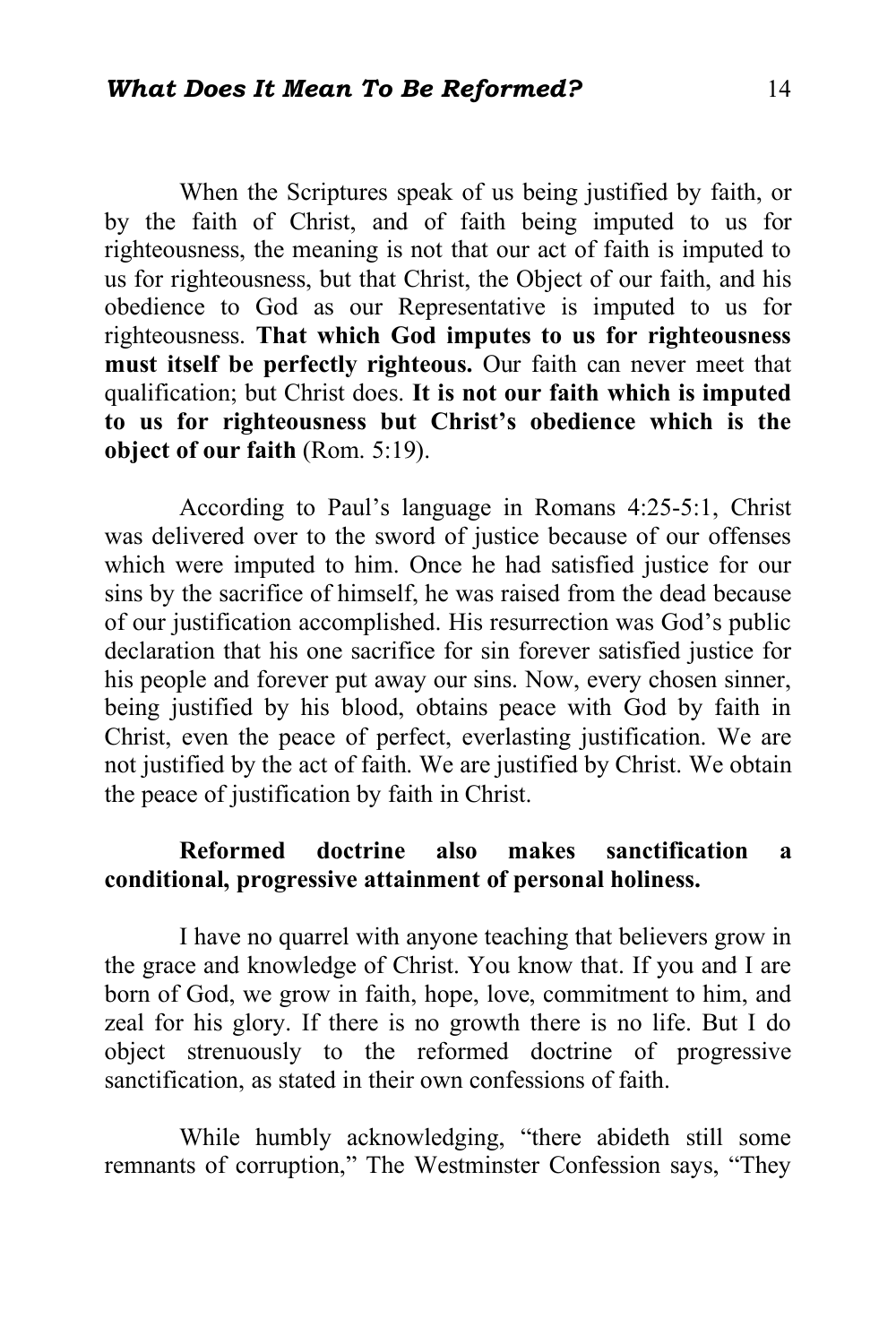who are effectually called and regenerated, having a new heart and a new spirit created in them, are **further sanctified, really and personally,** through the virtue of Christ's death and resurrection, **by his Word and Spirit dwelling in them; the dominion of the whole body of sin is destroyed, and the several lusts thereof are more and more weakened and mortified, and they more and more quickened and strengthened, in all saving graces, to the practice of true holiness, without which no man shall see the Lord."** 

**The 1689 Baptist Confession** states the heresy even more explicitly. "This personal work of sanctification is indeed carried further...Sin's mastery is completely broken...Evil desires are increasingly weakened…moving towards a fulness of holiness in the fear of God<sup>"</sup>

I challenge you to find any place in the Word of God which even hints that our sanctification depends upon us, or that we manage through the diligent discipline of personal graces to make ourselves less and less evil and more and more holy, finally attaining that holiness without which no man shall see the Lord!

**That holiness without which no man shall see the Lord**  (Heb. 12:14) **is Christ!** According to the Word of God, our sanctification is a threefold work of grace - **not a work of god's grace and our efforts, but of pure, free grace alone!**

**1. We were sanctified by God's sovereign decree in eternal election when we were set apart for God to be made holy** (Jude 1).

> **Jude** 1:1 *"Jude, the servant of Jesus Christ, and brother of James, to them that are sanctified by God the Father, and preserved in Jesus Christ, and called."*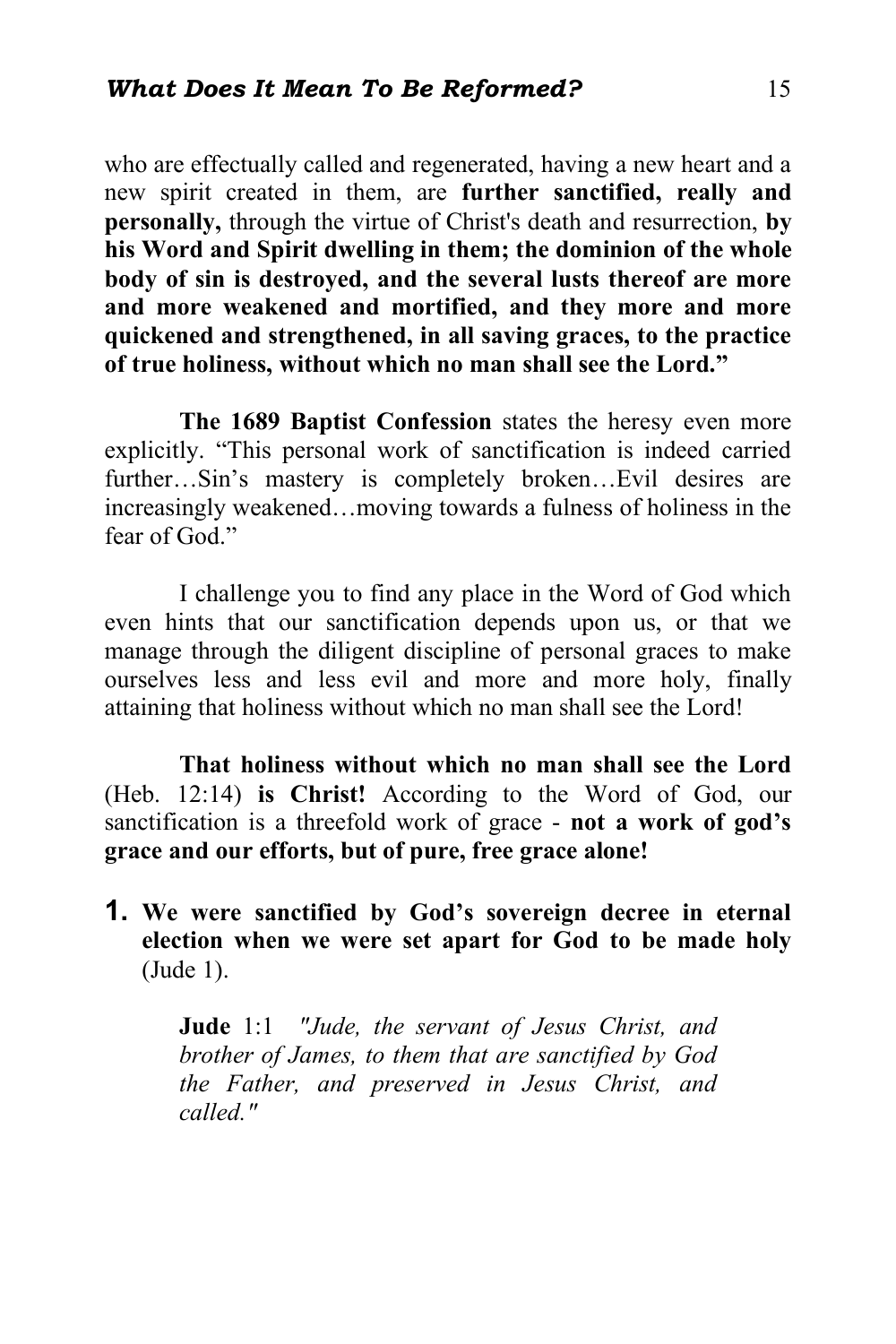**2. God's elect were sanctified by the blood of Christ (declared to be holy) when he died at Calvary and put away our sins with his own precious blood** (Heb. 10:10, 14).

> Hebrews 10:10 *"By the which will we are sanctified through the offering of the body of Jesus Christ once for all."*

> Hebrews 10:14 *"For by one offering he hath perfected for ever them that are sanctified."*

**3. Every chosen, redeemed sinner is sanctified by God the Holy Spirit in the new birth when he is actually given a new, holy nature** (1 Pet. 1:2; 2 Pet. 1:4; 1 John 3:6-9).

> 1 Peter 1:2 *"Elect according to the foreknowledge of God the Father, through sanctification of the Spirit, unto obedience and sprinkling of the blood of Jesus Christ: Grace unto you, and peace, be multiplied."*

> 2 Peter 1:4 *"Whereby are given unto us exceeding great and precious promises: that by these ye might be partakers of the divine nature, having escaped the corruption that is in the world through lust."*

> 1 John 3:6-9 *"Whosoever abideth in him sinneth not: whosoever sinneth hath not seen him, neither known him. (7) Little children, let no man deceive you: he that doeth righteousness is righteous, even as he is righteous. (8) He that committeth sin is of the devil; for the devil sinneth from the beginning. For this purpose the Son of God was manifested, that he might destroy the works of the devil. (9) Whosoever is born of God doth not commit sin; for his seed remaineth in him: and he cannot sin, because he is born of God."*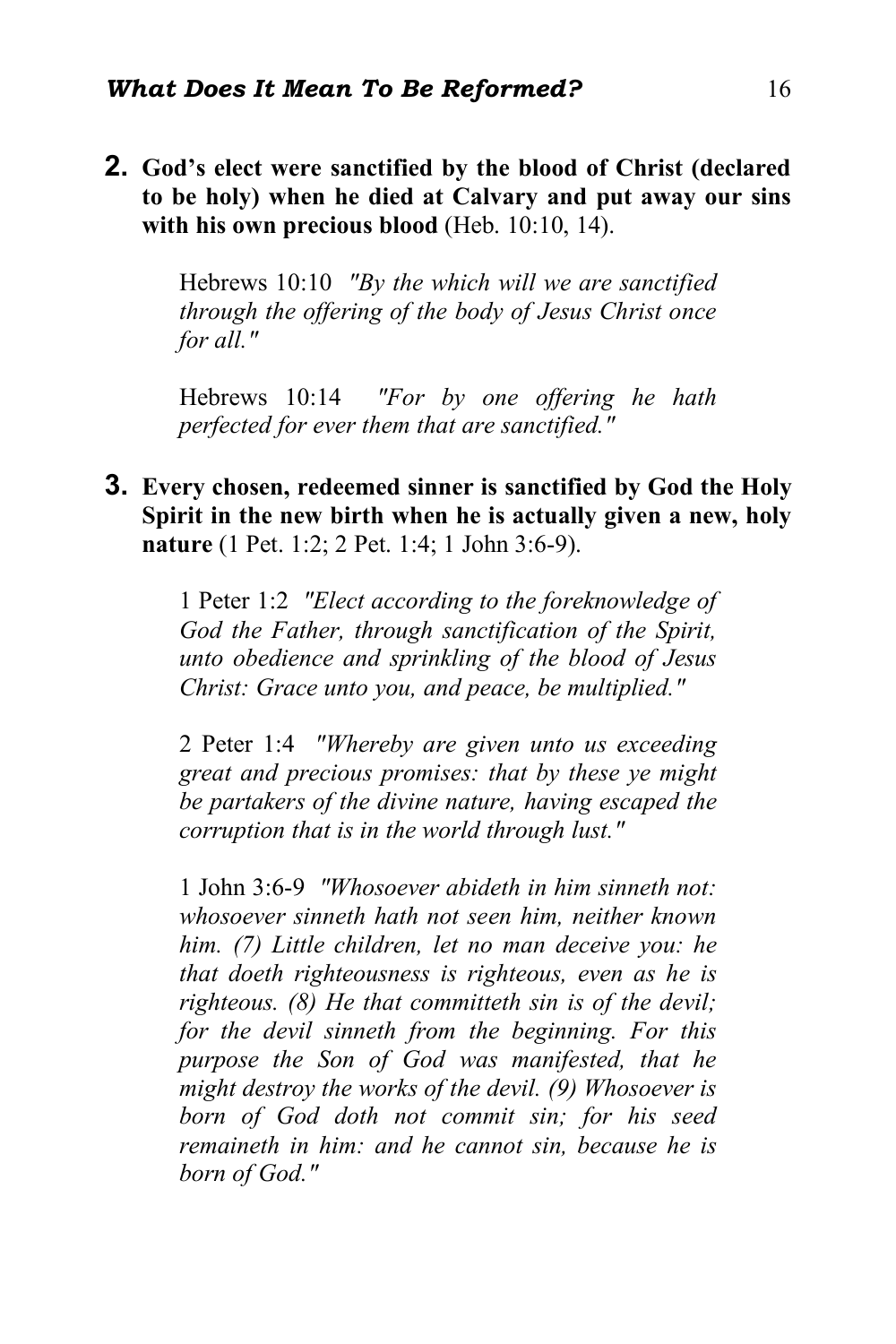We do not sanctify ourselves. We are sanctified by the grace of God in Christ. Indeed, Christ is our Sanctification (1 Cor. 1:30). The believer's sanctification no more depends upon his works than his justification. If sanctification is essential to salvation (and it is), how can anyone say, "Salvation is by grace alone", while teaching that sanctification depends upon the efforts of man? The teaching of Scripture is that every chosen, redeemed, regenerate sinner is sanctified by the grace of God.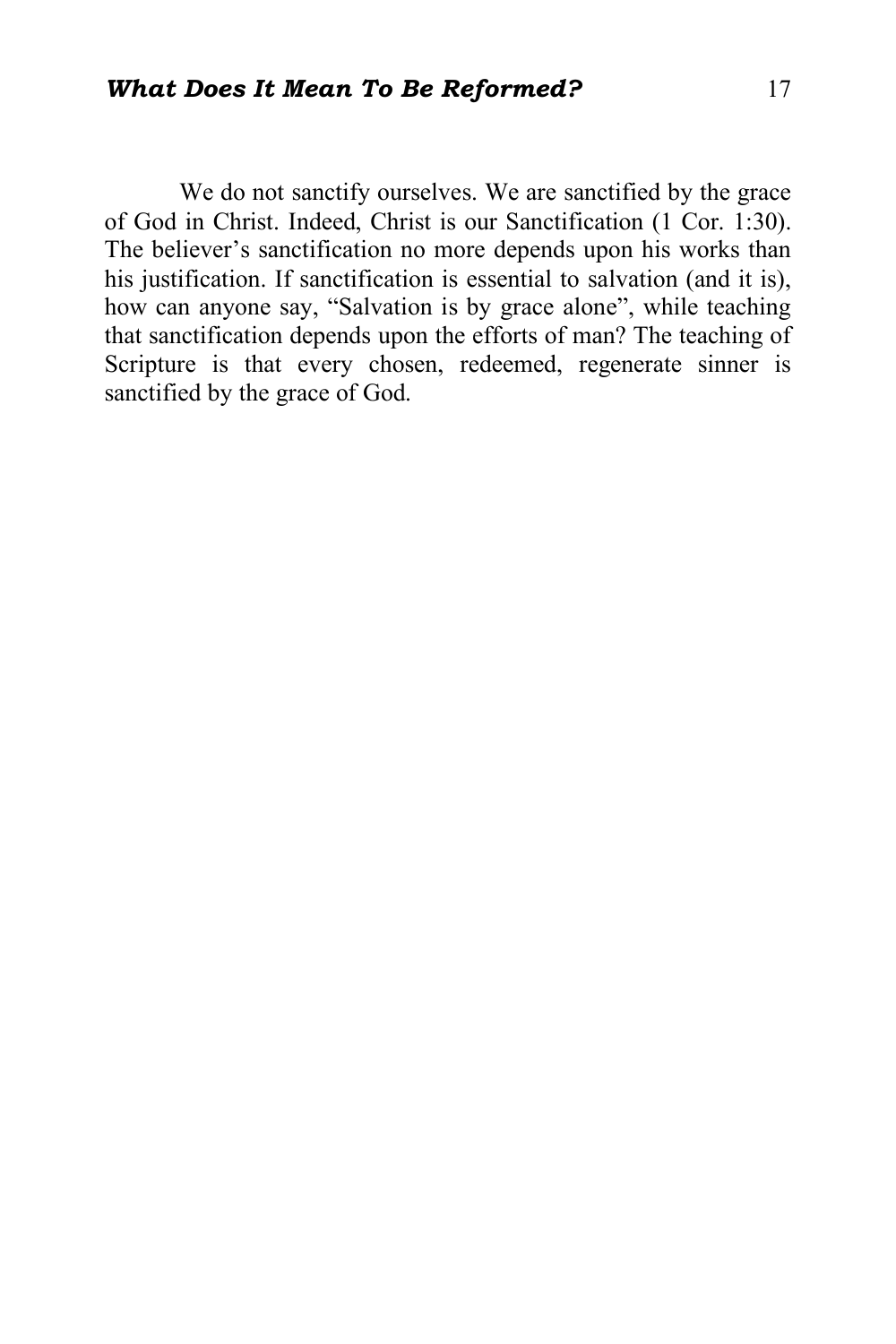## **The Heresy Of Self-Righteous Assurance**

When I speak of self-righteous assurance, I am talking about assurance based upon the presumption of personal holiness. At present, I have neither the time nor the desire to quote the reformed confessions fully; but both the Westminster and the 1689 confessions of faith state that the assurance of salvation is something to be attained by personal obedience and lost by disobedience, attained by doing those things that are pleasing to God and lost by grieving the Holy Spirit, attained by a satisfactory examination of one's heart or lost by an unsatisfactory examination.

**That certainly was not the case with the apostle Peter** when he said, *"Lord, Thou knowest all things, thou knowest that I love thee."* **David's** assurance was not based upon his personal holiness, but upon the naked Word of God (Ps. 32; 51; Rom. 4:8). **Biblical assurance is the assurance of faith, not of evidences** (Heb. 10:22; 11:1; 1 John 5:9-13).

**Hebrews** 10:22 *"Let us draw near with a true heart in full assurance of faith, having our hearts sprinkled from an evil .5 Son of God hath not life. (13) These things have I written unto you that believe on the name of the Son of God; that ye may know that ye have eternal life, and that ye may believe on the name of the Son of God."*

True believers seek with all their hearts to honor Christ in all things. Those who are born of God, being taught of God, deny ungodliness and worldly lusts. They seek to live soberly, righteously, and godly in this present evil world, being motivated not by law, a fear of punishment, or a promise of reward, but by the fact that we are debtors to mercy alone.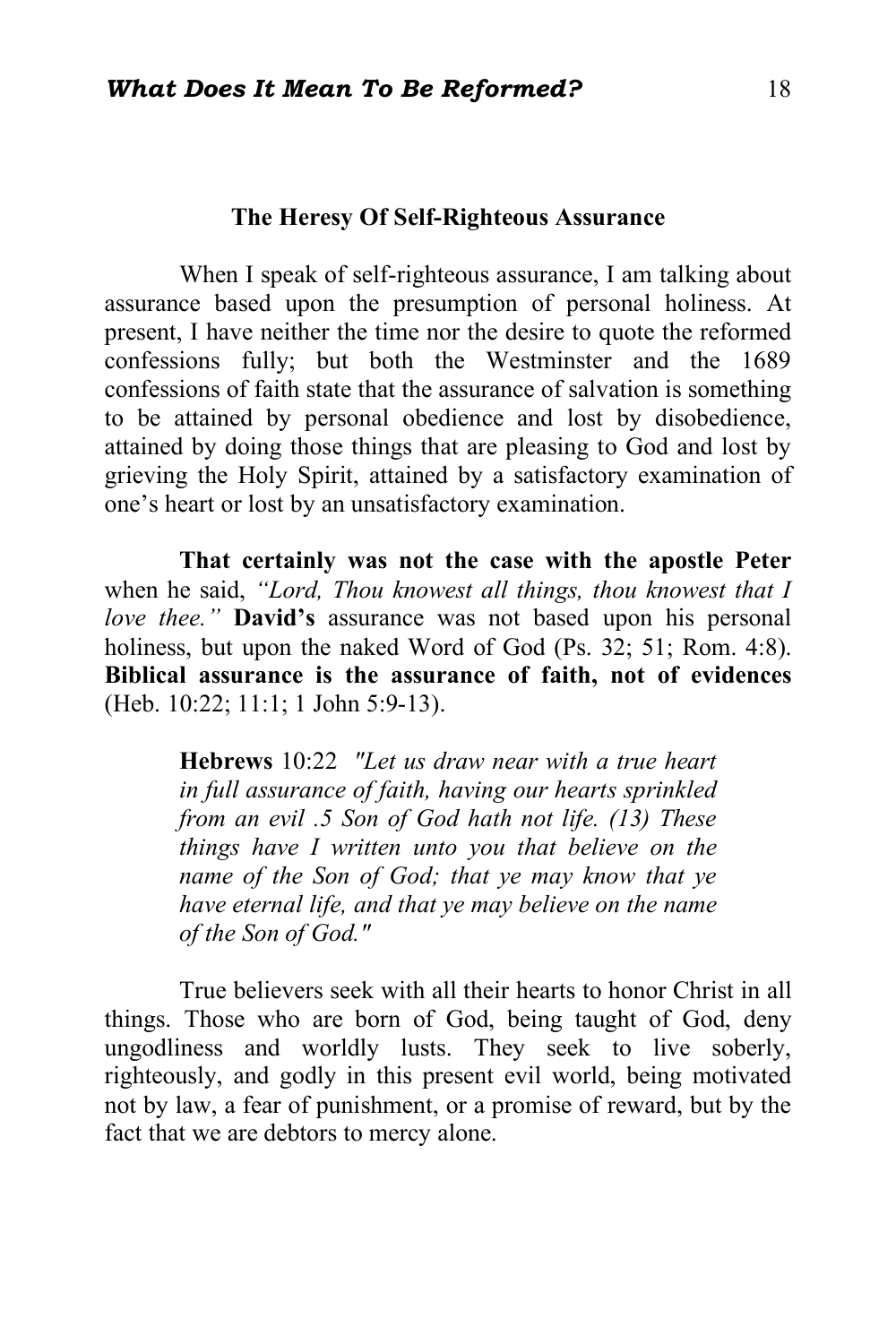# *What Does It Mean To Be Reformed?* 19

Being honest people, God's saints could never claim the peace of assurance because of their own personal holiness. We recognize that our best holiness before God is nothing but filthy rags (Isa. 64:6). Our best love is indifference! Our best faith is full of unbelief! Our holiest thoughts are filled with the nauseous corruption of sin! Such things cannot give us assurance.

**The assurance of faith is not assurance based upon personal righteousness, but assurance based upon imputed righteousness**. We come to the holy Lord God continually as empty-handed sinners trusting Christ alone as our Wisdom, Righteousness, Sanctification, and Redemption. Like David and Peter, our assurance is based not upon what we have done, but upon what Christ has done for us.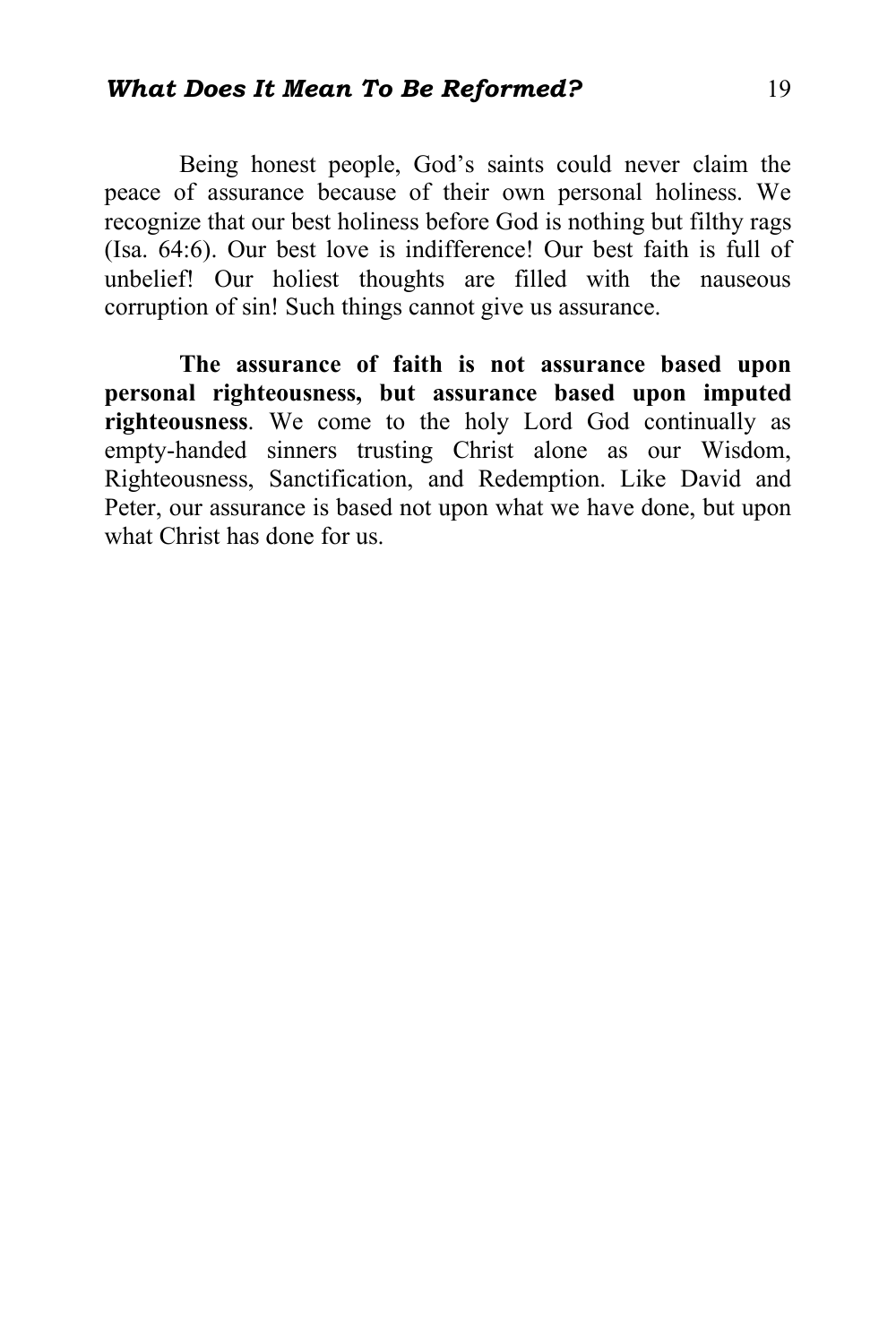## **The Heresy Of Legalism**

There is no heresy I know of that is more inherently evil, causes more difficulties, creates more havoc, or runs more blatantly in the face of Holy Scripture than the teaching that believers are still under the Mosaic law and, consequently, obliged to observe sabbath days, pay tithes, and fear punitive measures in this life and in the life to come if they fail to measure up.

**Let me show you what the reformed people say.**  Remember, I am not telling you what I think they mean. This is exactly what they say.

**The Westminster Confession** reads, "The moral law doth forever bind all, as well justified persons as others, to the obedience thereof… informing them of the will of God and their duty, it directs and binds them to walk accordingly…the threatenings of it serve to show what even their sins deserve, and what afflictions in this life they may expect for them, although freed from the curse thereof threatened in the law. The promises of it, in like manner, show them God's approbation of obedience, and what blessings they may expect upon the performance thereof."

Regarding the sabbath day, which they tell us was changed to Sunday, we are told, "This Sabbath is to be kept holy unto the Lord when men, after a due preparing of their hearts, and ordering of their common affairs beforehand, do not only observe an holy rest all the day from their own works, words, and thoughts about their worldly employments and recreations; but also are taken up the whole time in the public and private exercises of his worship, and in the duties of necessity and mercy."

That is what the reformed folks say. I ask you to simply read for yourself what God says in his Word about the law and sabbath day observance. **This is what God the Holy Spirit says in the**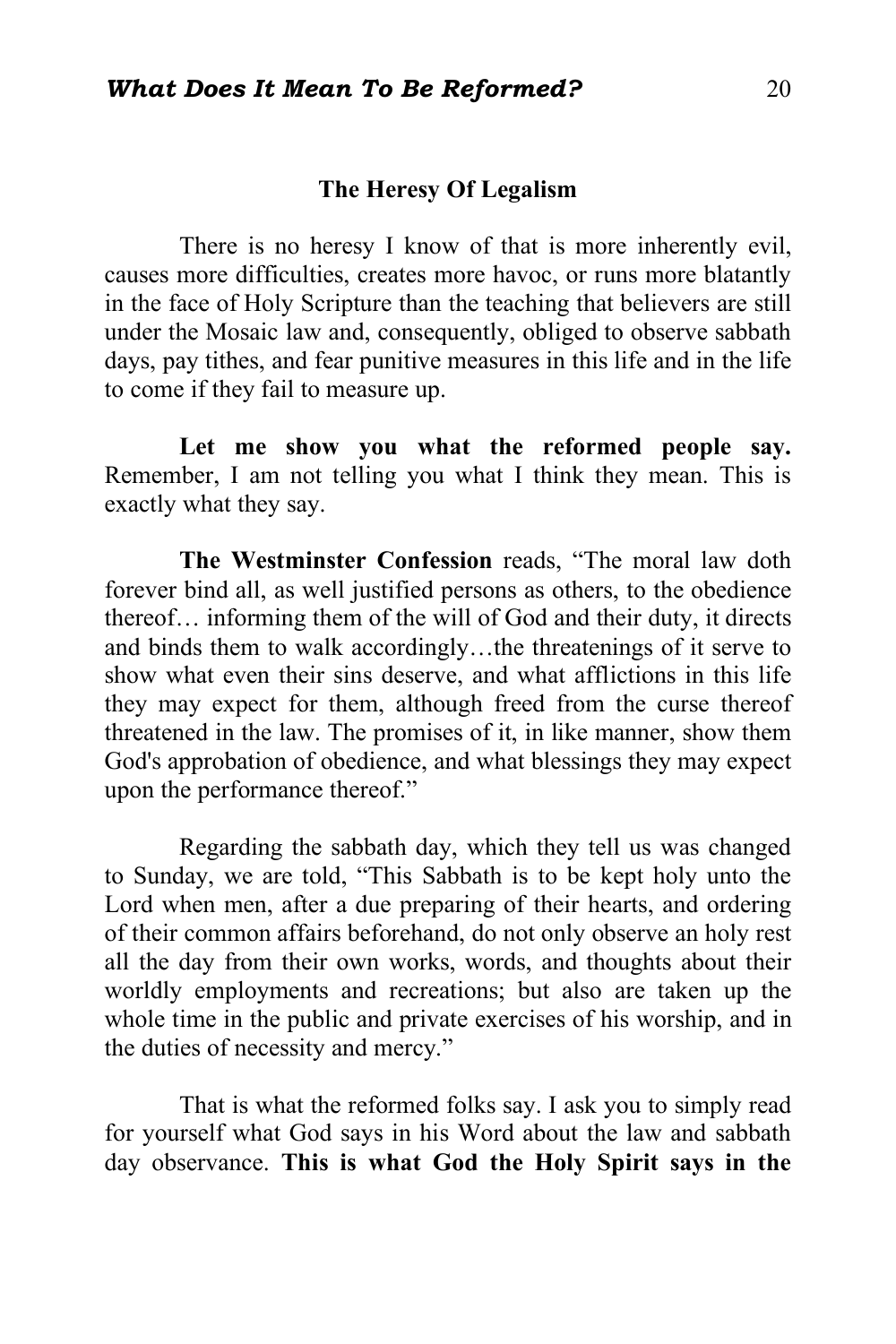**Book of Inspiration** (Rom. 6:14-15; 7:4; 8:1; 10:4; Gal. 3:13, 24- 25; 1 Tim. 1:8-10; Col. 2:16-17).

> Romans 6:14-15 *"For sin shall not have dominion over you: for ye are not under the law, but under grace. (15) What then? shall we sin, because we are not under the law, but under grace? God forbid."*

> Romans 7:4 *"Wherefore, my brethren, ye also are become dead to the law by the body of Christ; that ye should be married to another, even to him who is raised from the dead, that we should bring forth fruit unto God."*

> Romans 8:1 *"There is therefore now no condemnation to them which are in Christ Jesus, who walk not after the flesh, but after the Spirit."*

> Romans **10:4** *"For Christ is the end of the law for righteousness to every one that believeth."*

> Galatians 3:13 *"Christ hath redeemed us from the curse of the law, being made a curse for us: for it is written, Cursed is every one that hangeth on a tree."*

> Galatians 3:24-25 *"Wherefore the law was our schoolmaster to bring us unto Christ, that we might be justified by faith. (25) But after that faith is come, we are no longer under a schoolmaster."*

> 1 Timothy 1:8-10 *"But we know that the law is good, if a man use it lawfully; (9) Knowing this, that the law is not made for a righteous man, but for the lawless and disobedient, for the ungodly and for sinners, for unholy and profane, for murderers of fathers and murderers of mothers, for manslayers,*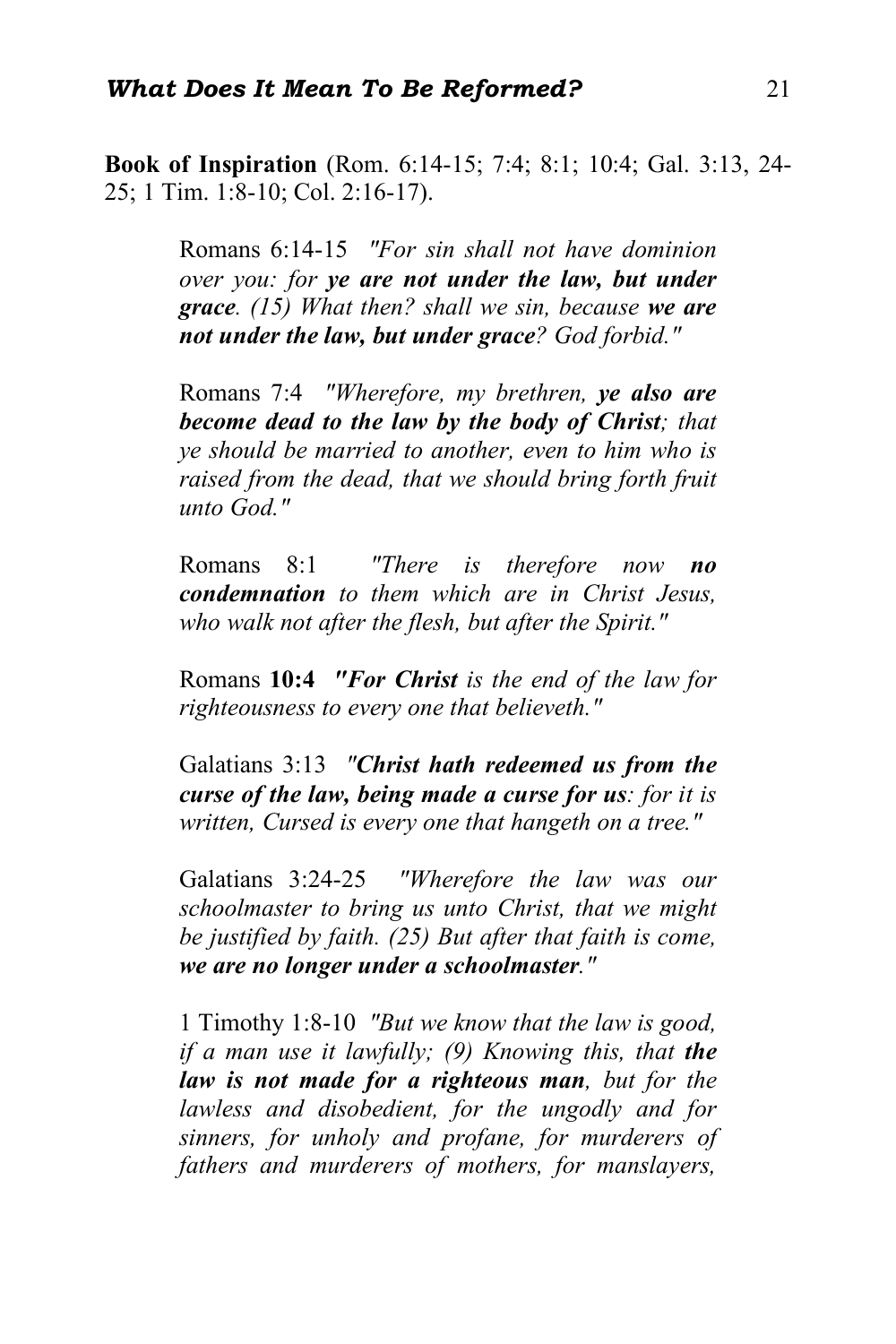*(10) For whoremongers, for them that defile themselves with mankind, for menstealers, for liars, for perjured persons, and if there be any other thing that is contrary to sound doctrine."*

Colossians 2:16-17 *"Let no man therefore judge you in meat, or in drink, or in respect of an holyday, or of the new moon, or of the sabbath days: (17) Which are a shadow of things to come; but the body is of Christ."*

The bare reading of these Scriptures, without comment of any kind from me, should convince any unprejudiced mind that there is absolutely no sense in which believers are under the law. In Christ we have been brought into the glorious liberty of the sons of God.

# **The only way sinful men and women can honor God's holy law is by believing on the Lord Jesus Christ** (Rom. 3:31).

Romans 3:31 *"Do we then make void the law through faith? God forbid: yea, we establish the law."*

The law of God demands two things of every person: righteousness and satisfaction. The only way we can establish, uphold, maintain, and honor the law is by offering it what it demands. The only way we can do that is by trusting the Lord Jesus Christ, who has both fulfilled the righteousness of the law and satisfied the justice of the law as the all-sufficient Substitute for those who trust him.

Legalists are really antinomians. They call their sinful lives righteous and comfort themselves with a sincere effort at obeying the law. Thus, they bring the law of God down to their own level.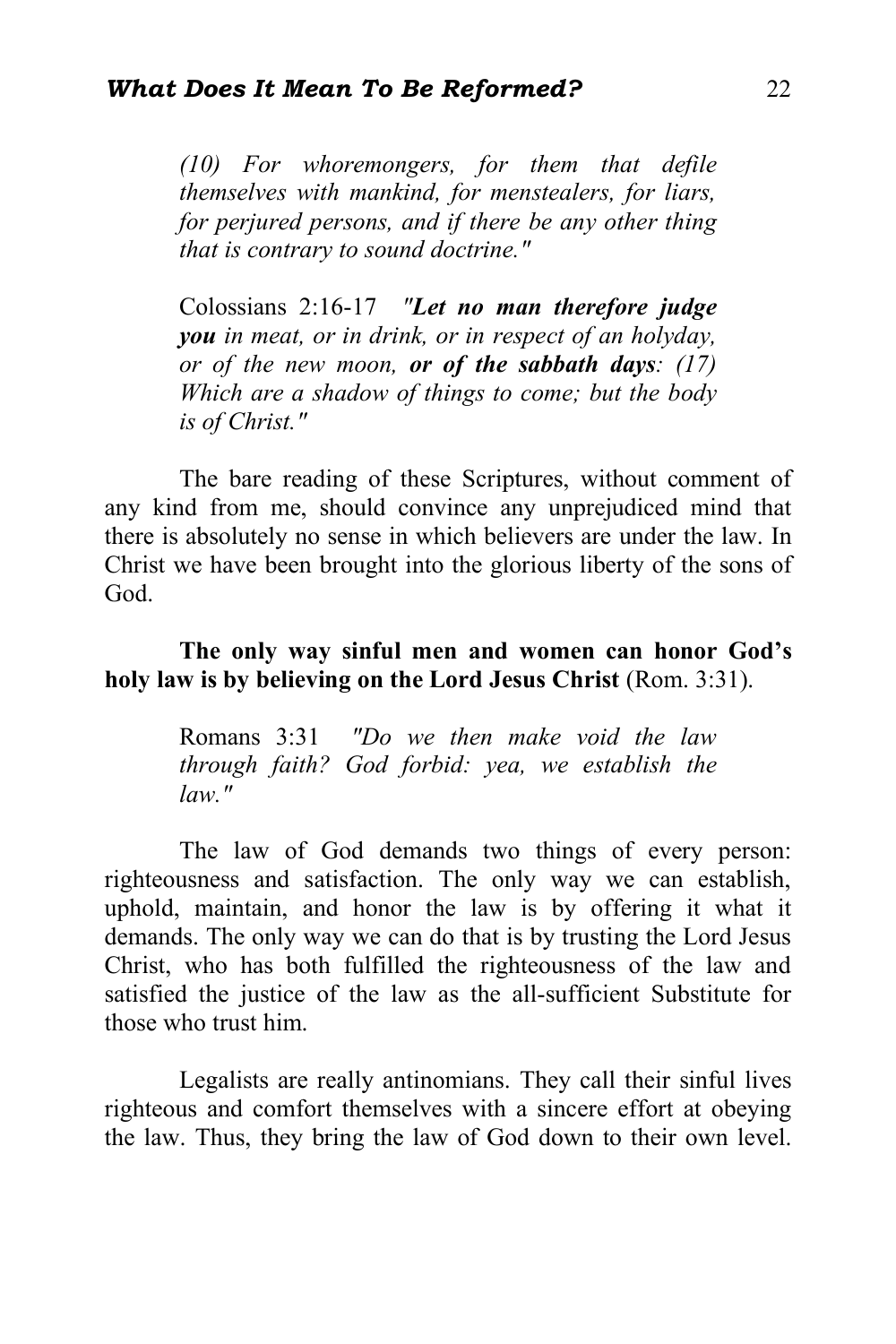That does nothing to honor the law. That dishonors and would destroy the law.

**Believers are motivated and inspired not by law, but by gratitude and love in serving and worshipping Christ** (1 Cor. 6:19-20; 1 John 3:23). We do not serve Christ for fear that God might punish us, or because we hope to gain reward from him, but because we love him. Our heavenly Father punished our sins to the full satisfaction of his justice when he sacrificed his darling Son for us. He chastens us in love, to correct us; but he will never punish us again. God's servants are not mercenaries!

**We keep no sabbath rest except the blessed sabbath of faith in Christ** (Heb 4:9-10). This is not an optional thing. Sabbath keeping is not a matter of indifference. It is strictly forbidden by the inspired Apostle (Col. 2:16). The Old Testament sabbath was a picture and type of the believer's rest in Christ, the blessed rest of faith. Coming to him, believing sinners stop working for acceptance with God. We rest in him, looking to him alone for acceptance with our holy Lord God.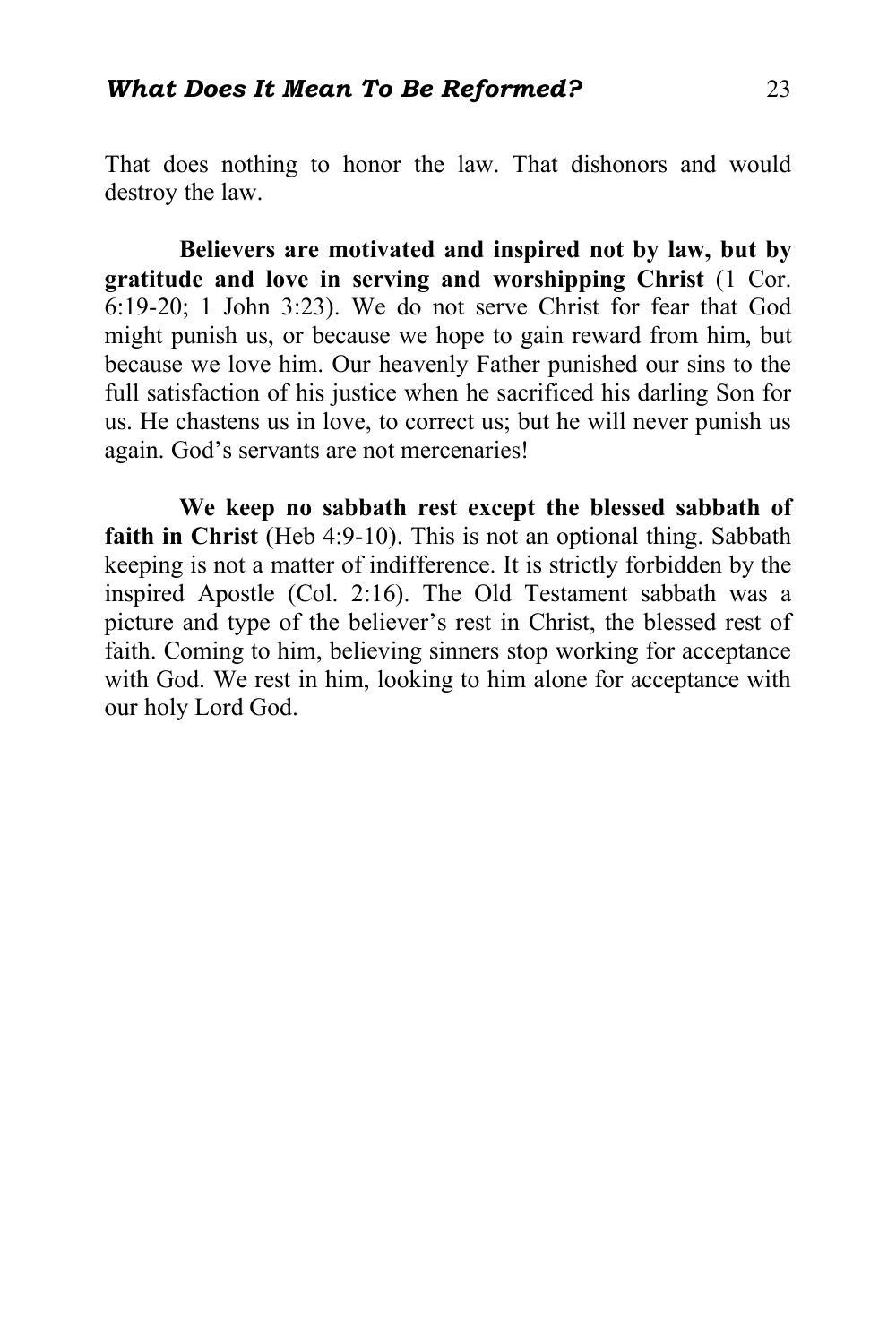## **The Heresy Of Sacramentalism**

The reformed doctrine, again retaining the garments of Rome, teaches that baptism and the Lord's Supper are sacraments rather than ordinances of worship. **A sacrament is a religious rite or ceremony by which grace is conveyed to the one who receives it. An ordinance is simply a symbolic picture of grace.** There is a huge difference between the two.

# **Presbyterianism teaches that baptism, as they call it, the sprinkling or pouring of water, is a sacrament by which grace is conveyed and sealed to those who receive it.**

"Sacraments are holy signs and seals of the covenant of grace… Baptism is a sacrament of the New Testament, ordained by Jesus Christ, not only for the solemn admission of the party baptized into the visible Church, but also to be unto him **a sign and seal of the covenant of grace, or his ingrafting into Christ, of regeneration, of remission of sins**… Not only those that do actually profess faith in and obedience unto Christ, but also the infants of one or both believing parents are to be baptized." (Westminster Confession) The confession goes on to assert that baptism is properly administered, not by immersion as the word baptize necessitates, but by sprinkling or pouring and that it is to be administered to both believing adults and their unbelieving infants. Yet, it has the same significance to both.

**There are several things about this doctrine that are horribly evil.** There is no place here for minced words. If these things were matters of indifference, or insignificance, I would never subject myself to what I know will come as the result of publishing this tract. The doctrine of infant baptism and its accommodating doctrine of sprinkling for baptism are horribly evil things.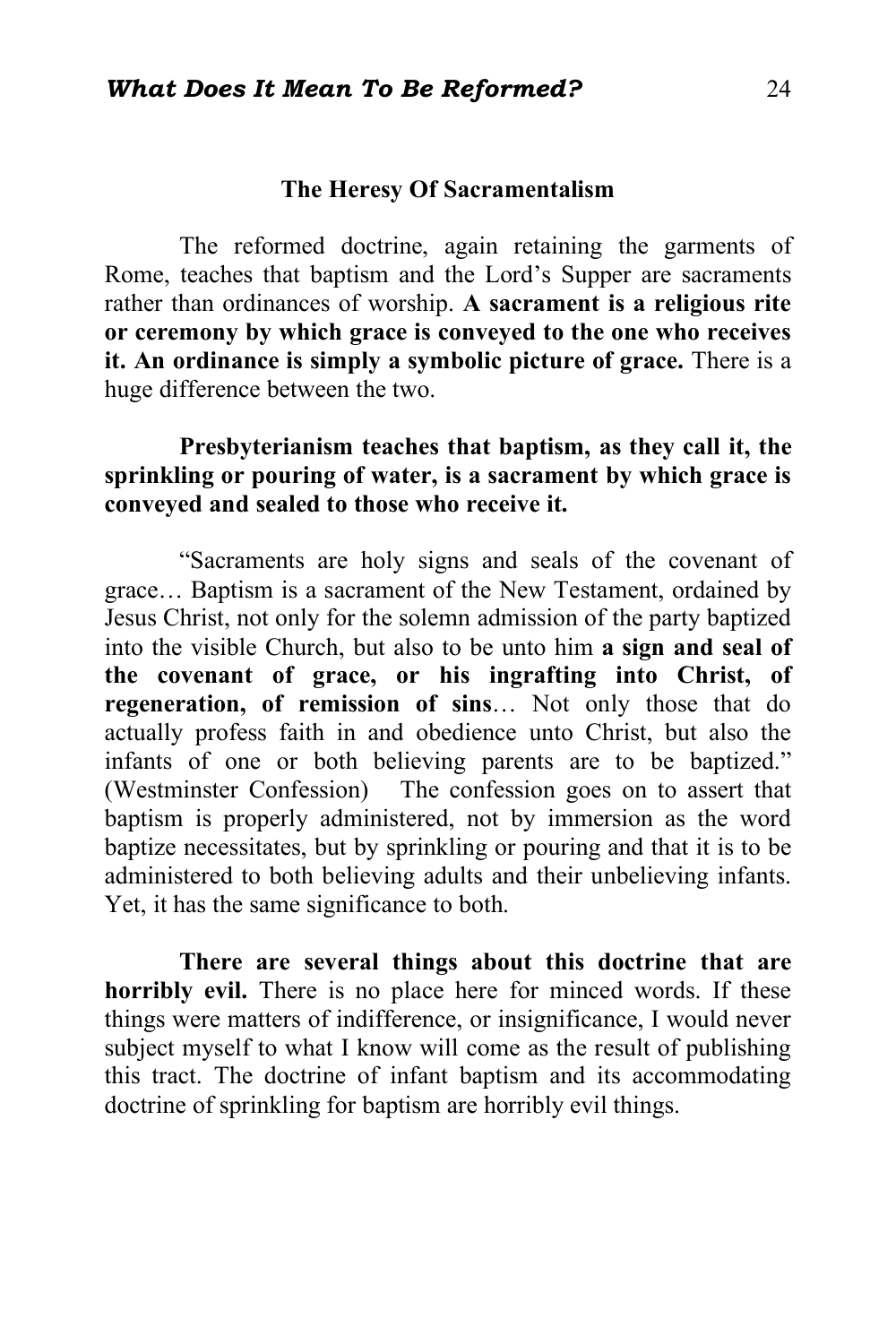### *What Does It Mean To Be Reformed?* 25

There is no biblical precept or precedent for either infant baptism or sprinkling. There is not an example in all the Word of God of any infant anywhere ever being baptized by our Lord, or his Apostles, or anyone else. We are never told to do it. It is religious ritual with less biblical support than might be mustered to defend the pope's miter!

The baby sprinkled is presumed to be regenerate. The child is sprinkled because there is hope that since it has been baptized (sprinkled with water), it is safe. It is raised in the church and presumed by all to be regenerate, unless it proves otherwise in later years. Thus, the sprinkling is considered the effectual companion of the regenerating grace and power of God the Holy Spirit. In the Word of God no one is considered regenerate until he believes on the Lord Jesus Christ.

Baptism is never said to seal anyone into the covenant of grace or to seal the grace of the covenant to anyone. It is God the Holy Spirit who seals believers in Christ (Eph. 1:13-14; 4:30). Circumcision is never compared to baptism in Scripture. It did not picture, or typify baptism. It typified regeneration, that circumcision not made with hands (Col. 2:11), by which we are brought into union with Christ and have sealed to us all the blessings of God's covenant grace in Christ.

The doctrine of infant baptism makes the grace of God run in and come to sinners by physical pedigree. Whereas the Word of God declares plainly that grace has absolutely no connection with one's earthly parentage (John 1:12-13; Rom. 9:16).

> John 1:12-13 *"But as many as received him, to them gave he power to become the sons of God, even to them that believe on his name: Which were born, not of blood, nor of the will of the flesh, nor of the will of man, but of God."*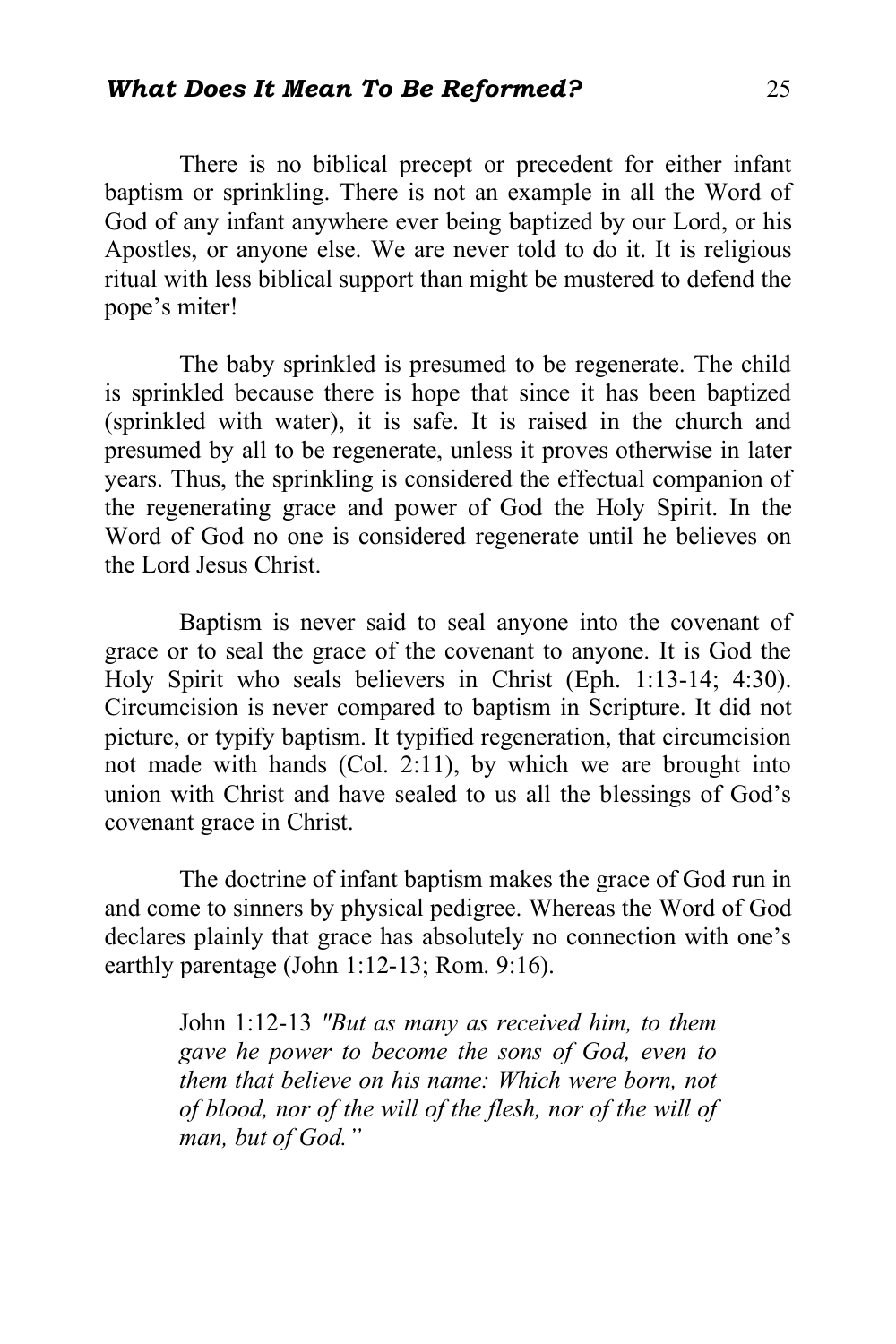The doctrine of infant baptism also destroys the biblical doctrine of conversion. The child raised under the presumption of regeneration cannot be expected to experience conversion. He has nothing from which to be converted, and no one to whom he must be converted. It is presumed that that was all taken care of with a few drops of water when he was a little baby. That is presuming an awful lot!

**Baptism is an ordinance of divine worship to be administered to believers only, and by immersion only** (Acts 8:36-39).

> **Acts** 8:36-39 *"And as they went on their way, they came unto a certain water: and the eunuch said, See, here is water; what doth hinder me to be baptized? (37) And Philip said, If thou believest with all thine heart, thou mayest. And he answered and said, I believe that Jesus Christ is the Son of God. (38) And he commanded the chariot to stand still: and they went down both into the water, both Philip and the eunuch; and he baptized him. (39) And when they were come up out of the water, the Spirit of the Lord caught away Philip, that the eunuch saw him no more: and he went on his way rejoicing."*

It is a picture of the gospel. The one thing required as the pre-requisite for baptism is faith in Christ, as Philip required it of the Eunuch. Immersion portrays the whole gospel of redemption by Christ. Believing sinners stand before God accepted because of their death with Christ. By baptism we confess to all the world that we trust the crucified, buried, risen Christ alone as our Savior. Being buried with him and rising up out of the watery grave, we declare both our determination to walk with Christ in the newness of life and our blessed hope of the resurrection in the last day. Therefore,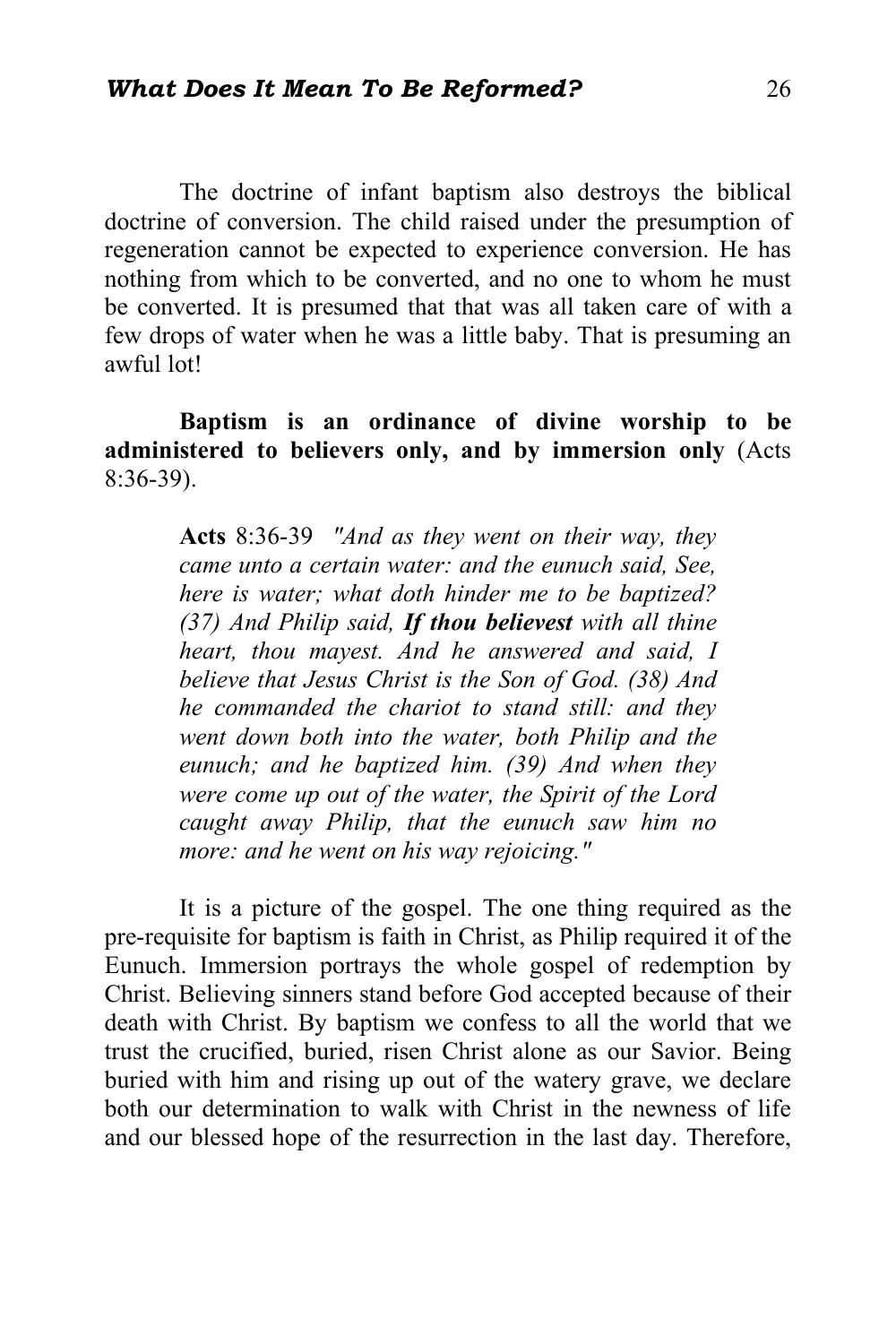baptism is always represented and spoken of as a burial (Rom. 6:4- 6; Col. 2:12).3

**Both Presbyterians and Reformed Baptists make the Lord's Supper a sacrament by which, according to the 1689 Baptist Confession,** *"Those who, as worthy participants, outwardly eat and drink the visible bread and wine in this ordinance, at the same time receive and feed upon Christ crucified, and receive all the benefits accruing from his death."*

I do not need to prove to you that that is not the teaching of the New Testament (1 Cor. 11:23-29).

> **1 Corinthians** 11:23-29 *"For I have received of the Lord that which also I delivered unto you, That the Lord Jesus the same night in which he was betrayed took bread: (24) And when he had given thanks, he brake it, and said, Take, eat: this is my body, which is broken for you: this do in remembrance of me. (25) After the same manner also he took the cup, when he had supped, saying, This cup is the new testament in my blood: this do ye, as oft as ye drink it, in remembrance of me. (26) For as often as ye eat this bread, and drink this cup, ye do show the Lord's death till he come. (27) Wherefore whosoever shall eat this bread, and drink this cup of the Lord, unworthily, shall be guilty of the body and blood of the Lord. (28) But let a man examine himself, and so let him eat of that bread, and drink of that cup. (29) For he that eateth and drinketh unworthily, eateth*

 <sup>3</sup> I do not bother to even address the folly of those who try to prove that the word baptize might mean "sprinkling" or "pouring" because it is sometimes used in reference to washing cups and platters. What nonsense! The ordinance of baptism has nothing to do with washing dishes! Wherever the ordinance is described in the Word of God it is called a "burial" (Rom. 6:4-6; Col. 2:12).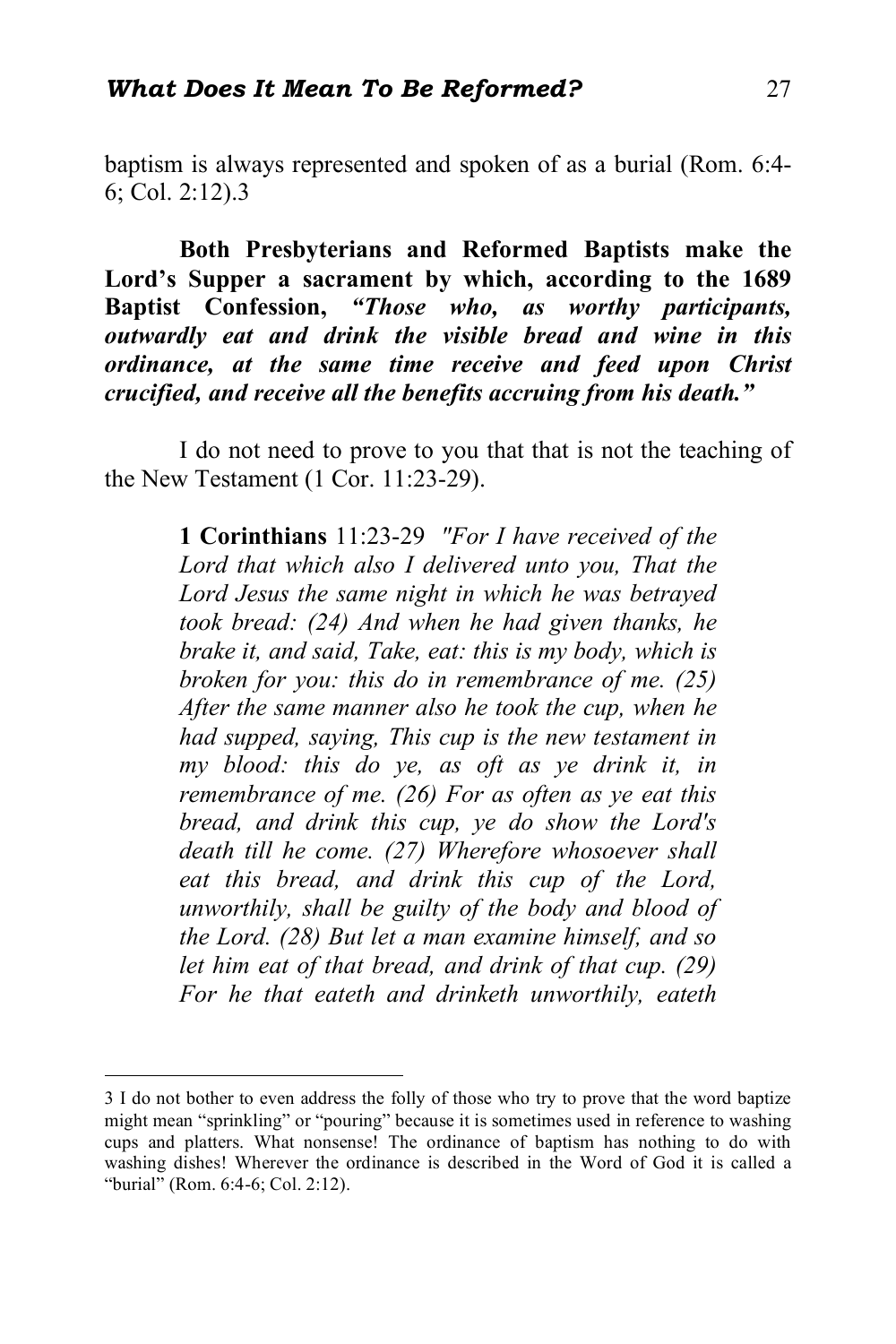## *What Does It Mean To Be Reformed?* 28

*and drinketh damnation to himself, not discerning the Lord's body."*

When we eat the bread and drink the wine, we do not feed upon Christ. We simply remember him. The bread is the body of Christ only in a symbolic way. It is not the body of Christ physically, spiritually, or mystically. The same is true of the wine. Eating the bread and drinking the wine, we remember our Savior and what he has done for us with worshipful reverence.

The Lord's Supper does not convey grace. It simply shows by outward sign how grace is conveyed to sinners. Just as each believer takes the bread and wine for himself, so sinners must take Christ for themselves by faith. He cannot be conveyed to you by someone else. Once you have taken the bread and wine, it is yours forever. Even so, once you feed upon Christ by faith, he is yours forever.

The Lord's Supper shows forth the Lord's death until he comes again. That is its purpose. Just as the bread is broken before you, so the holy human body of our all glorious Christ was crushed to death beneath the wheel of God's justice. Just as the wine is squeezed from the grape, so the blood of Christ was squeezed from his body in death as our Substitute.

In the Lord's Supper, as in baptism, that which qualifies us and makes us worthy recipients of the ordinance is faith in Christ, discerning the Lord's body. Our worthiness is not ourselves but our Savior. It is Christ, only Christ, always Christ who makes us worthy before God!

These are issues of immense importance. Be sure you understand the teaching of Holy Scripture in these areas.

1. The Word of God alone is our only rule of faith and practice.